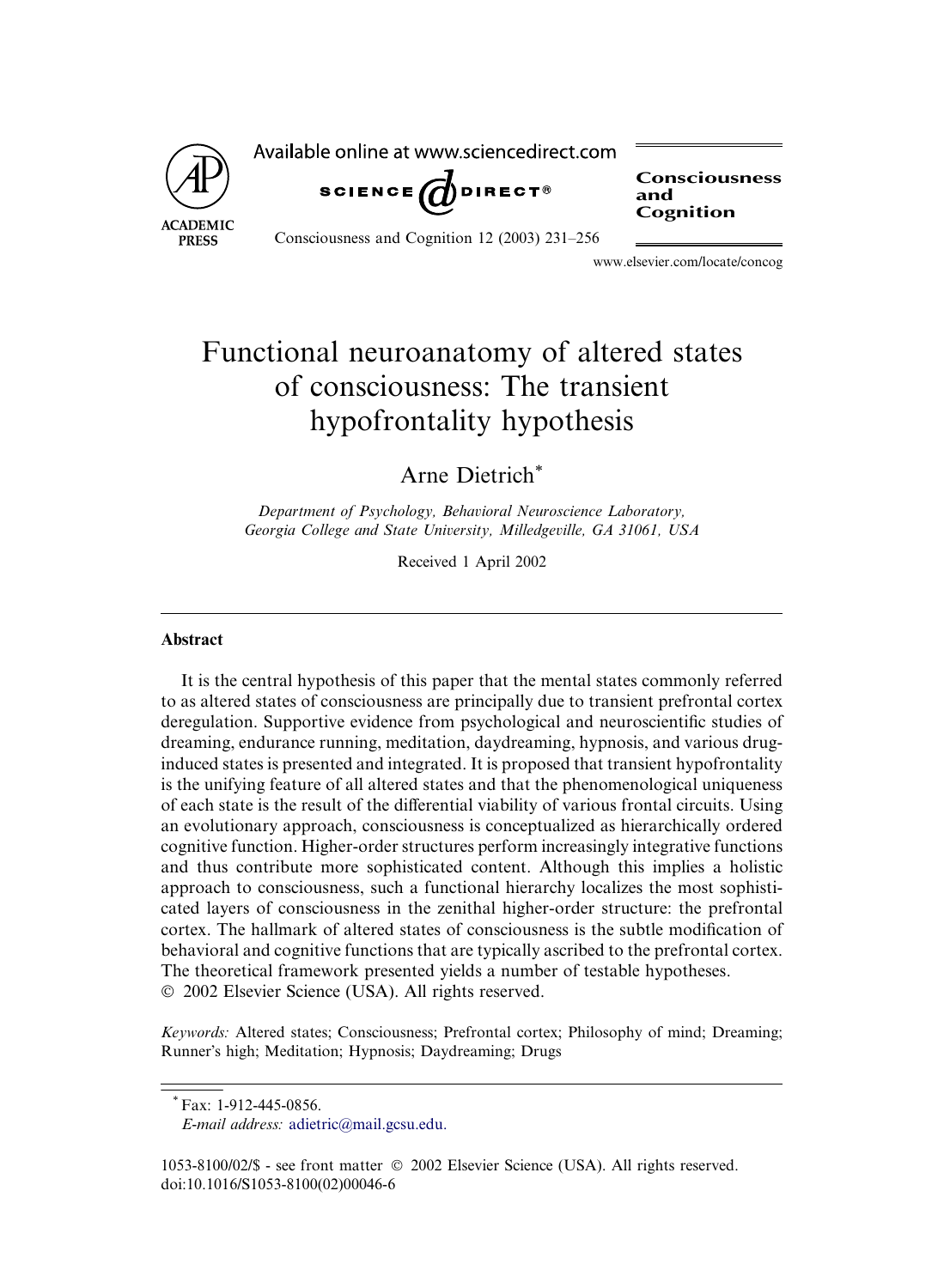#### 1. The hierarchy of consciousness

Modern brain research conceptualizes cognitive function as hierarchically ordered.Evolutionary pressures forced the development of ever more integrative neural structures able to process increasingly complex information.This in turn led to increased behavioral flexibility and adaptability.The cerebral cortex, and in particular the prefrontal cortex, is at the top of that hierarchy, representing the neural basis of higher cognitive functions (e.g., Frith & Dolan, 1996; Fuster, 2000). Historically, consciousness was approached in a similar manner (for a review, see Markowitsch, 1995). Consciousness was defined by selecting various attributes, such as self-reflective consciousness, attention, memory, perception, and arousal, which were ordered in a functional hierarchy with the frontal lobe necessary for the 'top' attributes.Recent theories of the neural correlates of consciousness similarly emphasize frontal cortex function for higher attributes (e.g., Crick & Koch, 1998; Dehaene & Naccache, 2001).

Perhaps the single most important functional division in the neocortex is the central sulcus.It demarcates the frontal lobe from the three posterior cortices, the temporal, the occipital, and the parietal, which will be collectively referred to as TOP. Functions of TOP are very different from those of the frontal lobe. TOP neurons are devoted primarily to perception, learning, and memory.The primary sensory cortices of all sense modalities are located in TOP and its association cortex further assembles and assimilates sensory information decoded initially in primary cortex. It is generally agreed that TOP is the site of long-term memory storage (e.g., Gilbert, 2001). The frontal lobe, located rostal to the central sulcus, neither receives direct sensory input nor stores long-term memory. The prefrontal cortex, which comprises approximately half of the frontal lobe in humans, is involved in executive functions.It integrates perceptual information, formulates plans and strategies for appropriate behavior in a given situation, and instructs the adjacent motor cortices to execute its computational product.

At the outset, it should be made clear that it is not suggested that the prefrontal cortex is the seat of consciousness.Rather, the prefrontal cortex enables the top layers of consciousness by contributing the highest-order cognitive functions to the conscious experience.A large body of evidence from lesion, imaging, and electrophysiological studies suggests that the prefrontal cortex, in contrast to various brainstem nuclei or the intralaminar nuclei, is not necessary for basic awareness (e.g., Baars, 1995; Bogen, 1995).Likewise, evidence suggests that initial and much ensuing information processing on perception, attention, or memory occurs in other brain areas before further integration in the frontal lobes (e.g., Crick & Koch, 1998; Pollen, 1999; Taylor, 2001). Indeed, information processing on these cognitive functions appears to be all but complete so that frontal lobe patients do not show any evidence of dysfunction when tested for them, either directly or with conventional intelligence tests (Brickner, 1936; Hebb, 1939). Rather than adding further detail to the analysis, the frontal cortex utilizes this highly processed information to enable still higher cognitive functions such as a self-construct (Keenan, Wheeler, Gallup, & Pascual-Leone, 2000; Vogeley, Kurthen, Falkai, & Maier, 1999), self-reflective consciousness (Courtney, Petit, Haxby, & Ungerleider, 1998; Vogeley et al.,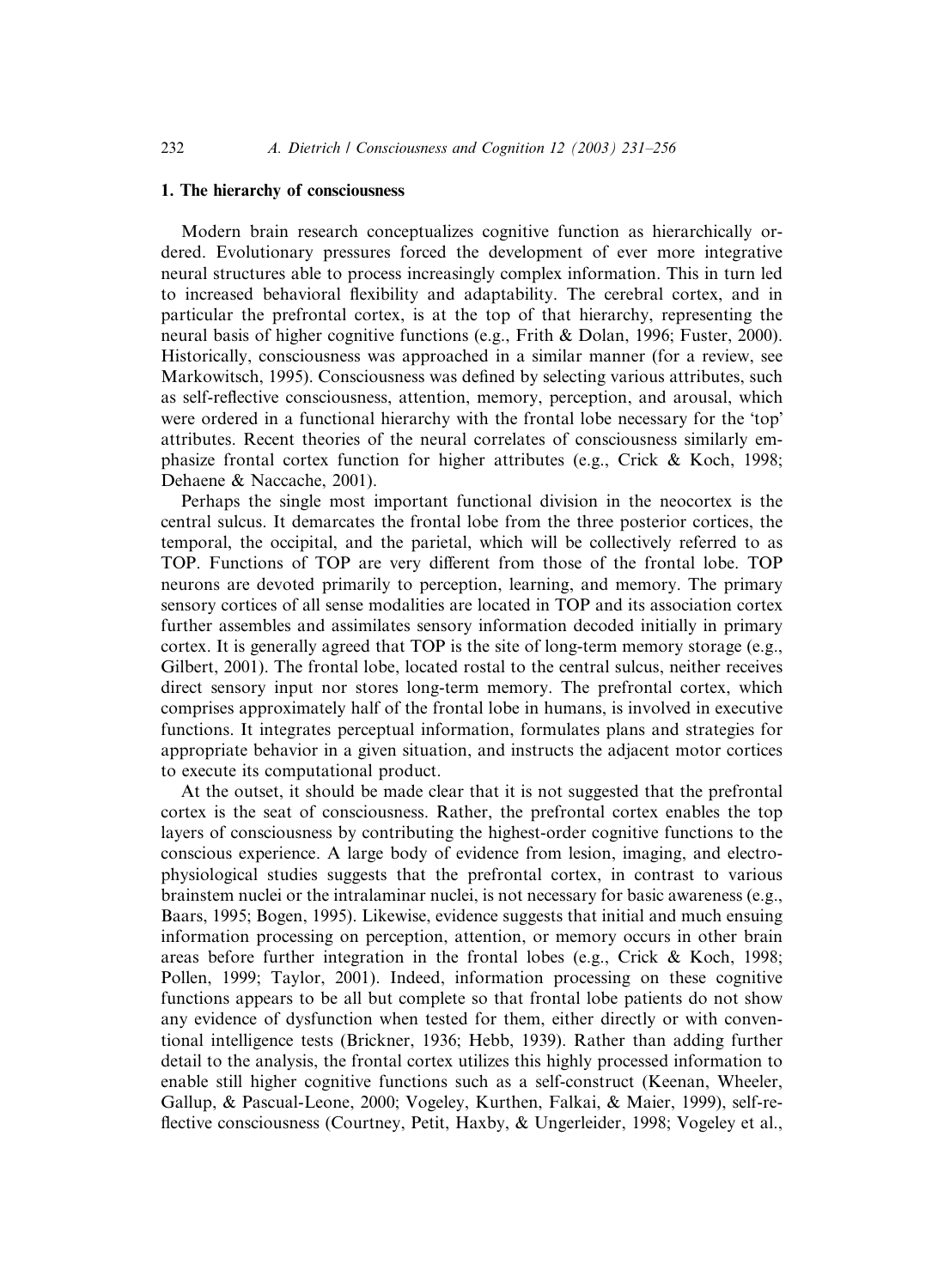2001), complex social function (Damasio, 1994), abstract thinking (e.g., Rylander, 1948), cognitive flexibility (Lhermitte, 1983; Lhermitte, Pillon, & Serdaru, 1986), planning (Norman & Shallice, 1986; Shallice & Burgess, 1991), willed action (Frith & Dolan, 1996), and theory of mind (Frith & Frith, 2001; Povinelli & Preuss, 1995; Stone, Baron-Cohen, & Knight, 1998).

Three other cognitive functions of the prefrontal cortex, working memory (Fuster, 2000; Goldman-Rakic, 1992) temporal integration (e.g., Fuster, 1995; Knight & Grabowecky, 1999; Kolb, 1984), and sustained and directed attention (e.g., Posner, 1994; Sarter, Givens, & Bruno, 2001) provide the infrastructure to compute these complex cognitive functions by providing a buffer to hold information in mind and order it in space–time (Dehaene & Naccache, 2001; Duncan & Owen, 2000). It is this superimposing of already highly complex mental constructs that dramatically increases cognitive flexibility and permits a unified phenomenological experience.

The prefrontal cortex is not a single unit.It is functionally divided into ventromedial (VM) and dorsolateral (DL) aspects.Lesion and functional imaging studies have shown that different prefrontal circuits, along with their respective cortical and subcortical connections, are implicated in specific cognitive abilities.There is also a discernible hemispheric specialization, further suggesting that these cognitive processes are not global functions of the frontal lobe.For instance, semantic memory retrieval is implemented in the left DL, whereas activation of the right DL is most closely associated with sustained attention (for a review, see Cabeza & Nyberg, 2000; Duncan & Owen, 2000).

The most common deficit associated with the VM region of the prefrontal cortex is impaired social function.This deficit was epitomized by the famous case of Phineas Gage, who after a freak accident that damaged his frontal lobe, exhibited what is now recognized as the typical frontal syndrome: inappropriate social behaviors, lack of moral judgment, few social inhibitions, few abstract thought processes, an inability to plan for the future, and/or difficulty to maintain a plan of action.He showed a lack of concern for himself and others and behaved with little regard for social constraints. Damasio (1994) suggested that the VM, with its intricate connections to the limbic system, might assess the personal consequences of one's behavior, and that the resulting emotions are an essential prerequisite to making logical and rational decisions.

Damage to the DL prefrontal cortex does not involve changes in personality and emotion.The DL does not receive direct innervation from subcortical structures such as the amygdala that are involved in affective behavior (Petrides & Pandya, 1999).Its primary input comes from TOP and its primary output is the motor cortices. Primarily, research has implicated the DL in working memory, directed attention, and temporal integration (Fuster, 2000; Goldman-Rakic, 1992; Knight & Grabowecky, 1999; Posner, 1994). With its ability to sustain online processing in real time, the working memory buffer appears to be a prerequisite for cognitive flexibility, abstract thinking, strategic planning, access to memory, as well as sentience. It has been suggested that it is in these DL circuits that full-fledged, self-reflective consciousness comes about (e.g., Baddeley, 2000; Courtney et al., 1998; Dehaene & Naccache, 2001; Posner, 1994).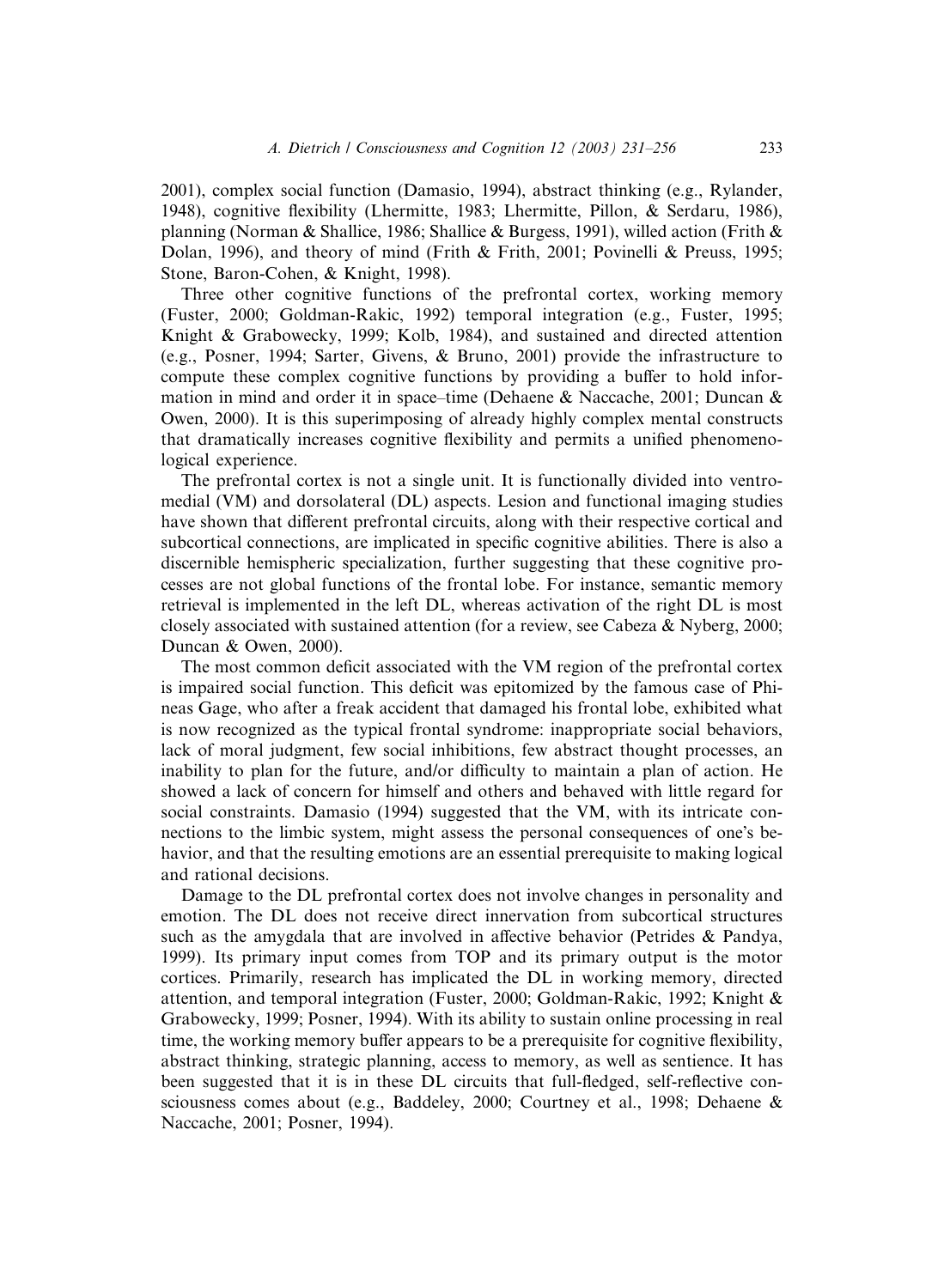Perseverance, or the inability to shift between modes of thinking, is the most reliable deficit associated with damage to the DL prefrontal cortex (Brauer Boone, 1999).Perseverance is perhaps most indicative of a lack of cognitive flexibility and ability to think abstractly.It is commonly tested for and quantified with the Wisconsin Card Sorting Task (WCST), in which cards are sorted by one of three characteristics: color, number, or shape.The patient is required to discover the sorting rule empirically using only feedback from the examiner about their selection.When the examiner changes the sorting rule patients are required to adapt to the new rule. Patients with DL damage show perseverance errors in this task. They keep sorting according to the old rule even in the face of obvious discrepancy.This is frequently interpreted as a failure of working memory as relevant past behavior is required to perform the task successfully.A comparable deficit can be produced in rats.Using a T-maze, a rat is trained over many trials to find food located in one of the T's arms. Once the rule (right or left) is acquired according to some criterion, it is changed to the other arm.After a number of reversals, a strategy emerges that is called win/stay loose/shift, or in other words, the animal acquires the concept of shifting. Prefrontal lesions cause animals to persevere and adhere to the previously learned rule (e.g., Dietrich, Taylor,  $\&$  Passmore, 2001).

It appears that the prefrontal cortex exerts inhibitory control over inappropriate or maladaptive emotional and cognitive behaviors.Lhermitte (1983) and Lhermitte et al.(1986) documented this tendency by showing that frontal lobe patients are overly dependent on immediate cues.They tend to act on what they see without taking into account the 'bigger picture.' Similarly, patients show a strong tendency to imitate inappropriate behaviors modeled by others. As Lhermitte put it: "the sight of the movement is perceived in the patient's mind as an order to imitate; the sight of an object implies the order to use it'' (p.330).Without a fully functional frontal lobe, the patient can utilize only immediate cues and fails to select behaviors based on more universal principles.Thus, the frontal lobe provides for cognitive flexibility and freedom and releases us from the slavery of direct environmental triggers or the memory stored in TOP.

The picture presented thus far is that of a hierarchy of layers of consciousness that is intimately associated with the functional hierarchical organization of the brain. This view assumes that full-fledged consciousness is a global function of a fully operational brain.The concept of a functional hierarchy of consciousness can be incorporated into the larger framework of global workspace theory (Baars, 1989; Dehaene & Naccache, 2001). Any pattern of activation that constitutes a given transient global workspace can be conceptualized as a functional hierarchy in which prefrontal neurons provide a higher-order computation than, for example, TOP neurons.Although this is a holistic view of consciousness, it is evident that not all areas of the brain, not even all areas of the neocortex, contribute equally to consciousness.Damage to any layer will result in an alteration of consciousness, but the lower the level of malfunctioning the more fundamental the alteration. It is no easy task to establish such a hierarchy in detail, and perhaps impossible to order the top layers as they mutually enable each other. Primarily as a visual aid, the hierarchy is conceptualized as an inverted pyramid (see Fig.1).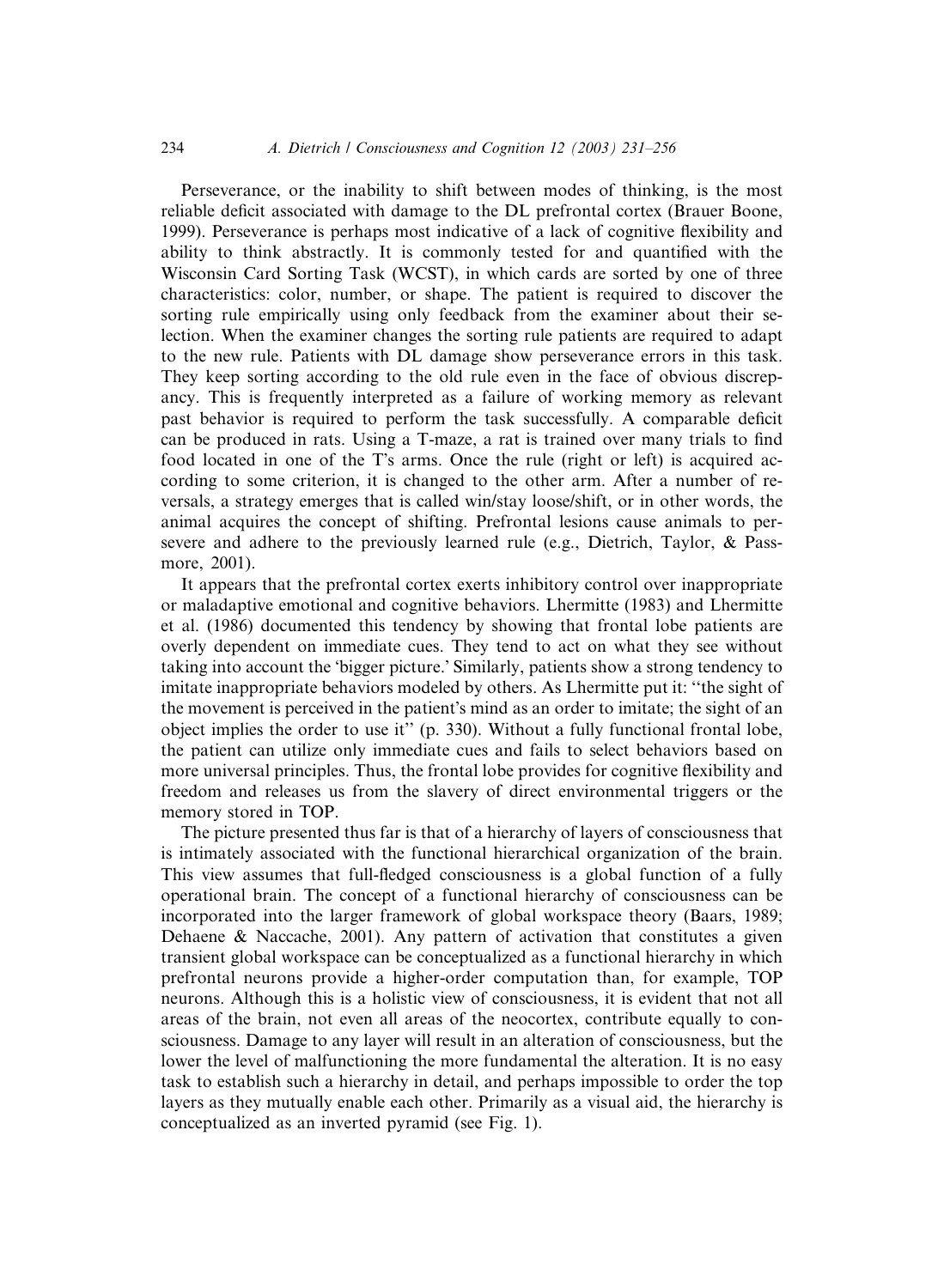

Fig.1.The hierarchy of consciousness.In a framework that conceptualizes consciousness as hierarchically ordered cognitive function, no single neural structure is necessary and sufficient for consciousness. Yet, not all areas of the brain contribute equally to consciousness. Damage to any layer will result in an alteration of consciousness, but the lower the level of malfunctioning the more fundamental the alteration. Full-fledged consciousness requires the engagement of the zenithal higher-order structure: the dorsolateral prefrontal cortex.The concept of a functional hierarchy of consciousness can be incorporated into the larger framework of global workspace theory (Baars, 1989).Any pattern of activation that constitutes a given transient global workspace can be conceptualized as a functional hierarchy in which prefrontal neurons provide the highest-order computation.The hallmark of altered states of consciousness is the subtle modification of cognitive functions that are typically ascribed to the 'top' layers. Abbreviations: DL, dorsolateral; VM, ventromedial; TOP, temporal, occipital, and parietal cortex; HIP, hippocampal formation; CC, cingulate cortex; AMY, amygdala; and TOM, theory of mind.

As with global workspace theory, in such a conceptual framework, no single neural structure is necessary and sufficient for consciousness.Damage to the lowest levels, such as the mesencephalic reticular formation that is necessary for basic arousal, wipes out consciousness altogether.The highest level at which such fun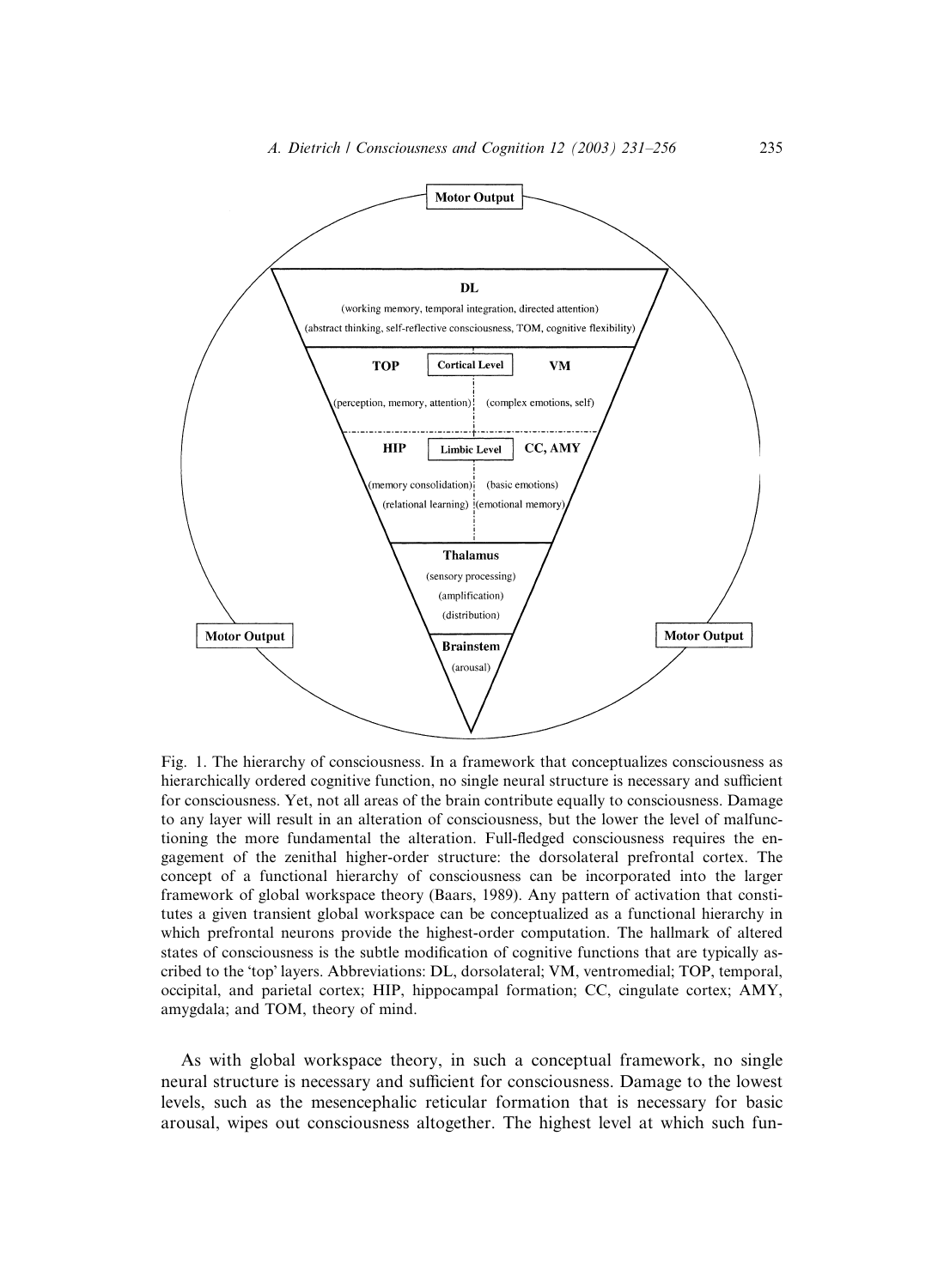damental change can occur is apparently the thalamus (Bogen, 1995). Nonetheless, the thalamus might better be conceptualized as representing the next level by providing aspects to consciousness such as binding experiences together (e.g., Llinás  $\&$ Paré, 1991), preliminary processing of perceptual information (e.g., LGN), or differential amplification of information (Crick, 1994). Its precise reciprocal connections with the neocortex and the limbic system also distribute information to the appropriate places for further processing (e.g., LeDoux, 1996). It is suggested that all stages of processing beyond the thalamus provide some form of content.

It is reasonable to assume that when patients with brain damage fail to display a particular function, such as fear or abstract thinking, that their phenomenological experience does not contain its computation.Initial processing of affective content occurs in various limbic system structures (LeDoux, 1996).Consequently, dysfunction in structures such as the amygdala changes the emotional content of consciousness profoundly. For instance, lesions to the central nucleus of the amygdala will eliminate the basic emotion of fear altogether (LeDoux, 1996). The computational product of these limbic structures is used by the next levels of affective processing represented by the cingulate cortex and the VM (Damasio, 1994). Damage or dysfunction at that level results in more subtle alterations to the emotional content of consciousness, such as the context in which fear might be triggered.

The thalamus is the starting point of a separate and parallel line of information processing that is devoid of any salient information.It is represented by another set of limbic system structures, primarily the hippocampal formation, as well as TOP cortices.These structures process perceptual information and store the computation as memory.The required level of selective attention to process the information is also supplied by these structures.Again, the higher the level at which a dysfunction occurs (e.g., association vs. primary cortex) the more selective the deficit. If the information required for a cognitive construct is not computed, it cannot be brought online' by TOP circuits and is thus unavailable for prefrontal modules to be included in the computation of higher cognitive functions.Consequently, it would be missing in the content of consciousness, resulting in distinct phenomenological distortions.

Damasio (1999) provided a detailed account of how a complex cognitive function such as the self-construct is built at various functional neuroanatomical levels in a hierarchy of increasing complexity. The sense of self has many subcomponents such as an experience of ownership, body-centered spatial perceptivity, long-term unity of beliefs (Vogeley et al., 1999) as well as representation in somatic, kinesthetic, and motor maps (Damasio, 1999). Damage to structures that process information lower on the hierarchy will produce severe distortions such as unilateral neglect, which results from specific right parietal damage; whereas, prefrontal dysfunction might result in lesser distortion of the self such as delusions of grandeur.

The neural substrate for the highest layers of cognitive ability is the DL.As seen in Fig. 1, further sorting these layers into an ascending order is avoided. Instead, it is proposed that they mutually enable and potentiate one another.The framework presumes that working memory, temporal integration, and focused attention are global capacities of frontal tissue that provide the computational parameters for all other higher cognitive functions implemented by the prefrontal cortex.The resulting fully flavored conscious experience is a function of computations from all structures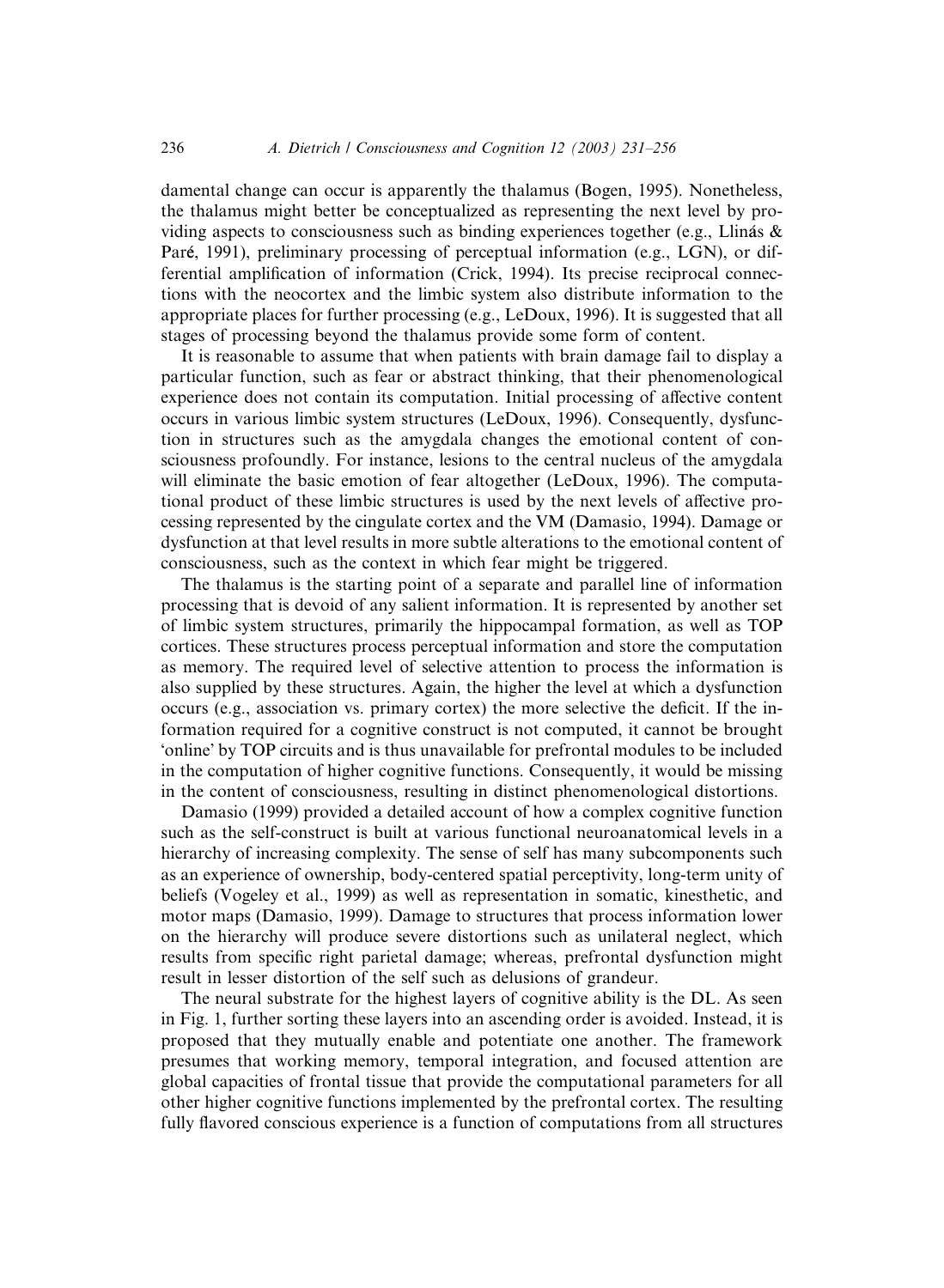comprising a given global workspace that are superimposed at the level of the prefrontal cortex to provide a unified conscious experience.

It has been suggested that the content in the buffers of working memory is the current conscious awareness (e.g., Baddeley, 2000; Courtney et al., 1998; Posner, 1994).A normal, healthy brain relies heavily on this buffered information in the frontal lobe.If information is not represented in the buffers it is unconscious to the extent that we cannot reflect or report on it.At all levels of the hierarchy, including the spinal cord, neural structures have direct access to activating the motor system. This makes sense from an evolutionary perspective as these structures developed, at the time, in order to directly affect behavior.Blindsight and amygdala-driven conditioned emotional responses are good examples of that.In either case, a structure drives motor output before, if ever, sending the information up the chain for conscious processing.

It is evident that any modification of information processing, from the sensory level to the prefrontal cortex, alters the content of consciousness.Yet, changes below the level represented by the DL do not seem to affect the maximal capacity for conscious experience (provided the arousal system is properly activated).For instance, patients with unilateral neglect, anterograde amnesia, or blindsight, to name a few, can still self-reflect—just not on the particular information that is missing. Similarly, Damasio (1994) reported the case of EVR who sustained VM damage and showed no deficit in hypothetical scenarios of complex moral and social situations. He still showed the capacity indicative of the highest layers of consciousness.The frontal syndrome remained confined to 'actual' social behavior. In contrast, damage to the DL has the tendency to diminish the maximal capacity of consciousness.With the loss of top layers of consciousness, patients show little evidence for higher cognitive functions such as abstract thinking, regardless of the information that is brought 'online' by other structures.

In such a view, the prefrontal cortex does not represent a supervisory or control system. Rather, it actively implements higher cognitive functions. It is further suggested that the prefrontal cortex does not act as an inhibitory agent of older, more primitive brain structures.The prefrontal cortex restrains output from older structures not by suppressing their computational product directly but by elaborating on it to produce more sophisticated output.If the prefrontal cortex is lost, the person simply functions on the next highest layer that remains.The structures implementing these next highest layers are not disinhibited by the loss of the prefrontal cortex. Rather, their processing is unaffected except that no more sophistication is added to their processing before a motor output occurs.

## 2. Altered states of consciousness

It is proposed in this article that altered states of consciousness are due to transient prefrontal deregulation.Six conscious states that are considered putative altered states (dreaming, the runner's high, meditation, hypnosis, daydreaming, and various drug-induced states) are briefly examined.These altered states share characteristics whose proper function are regulated by the prefrontal cortex such as time distortions,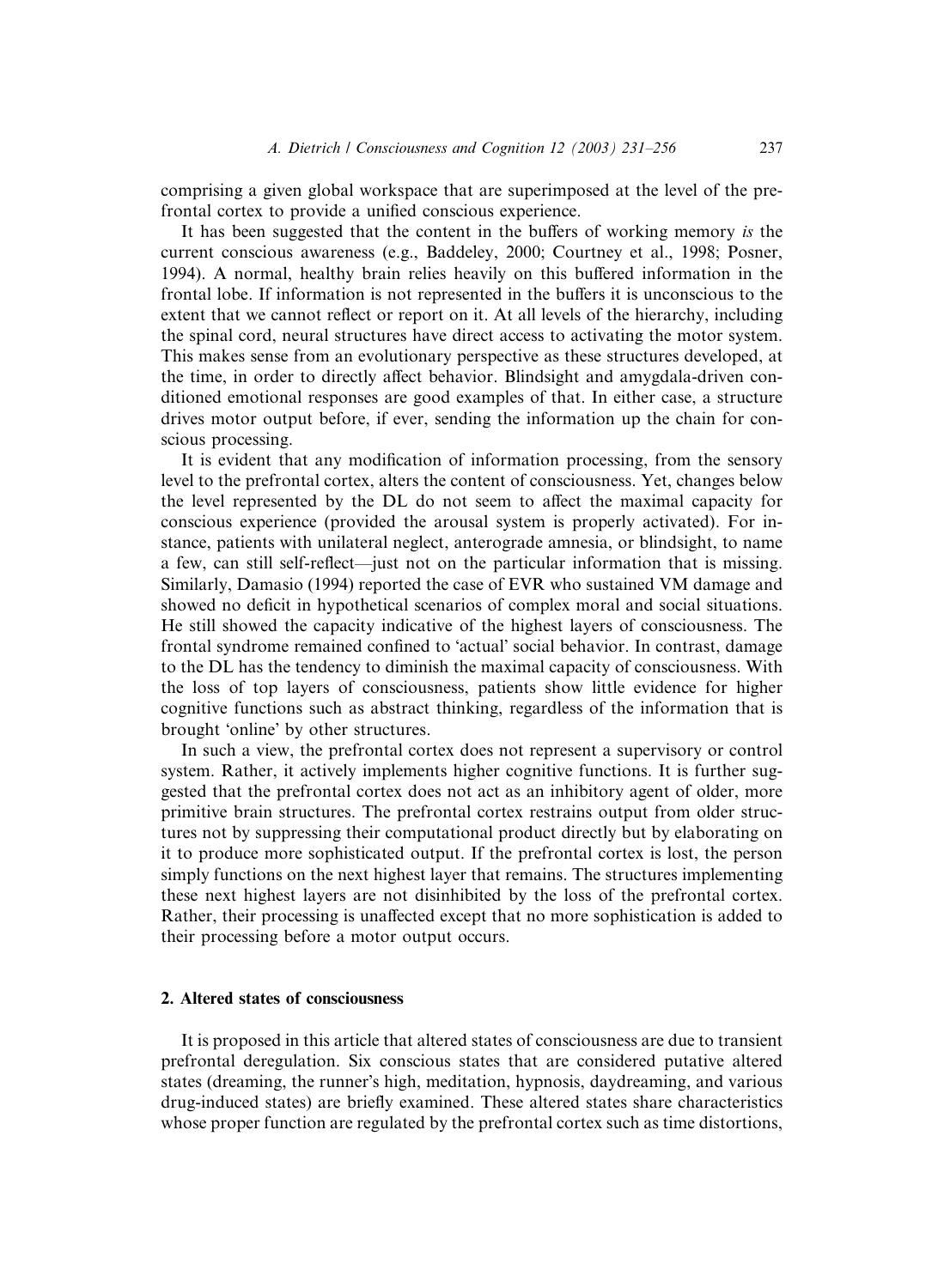disinhibition from social constraints, or a change in focused attention.It is further proposed that the phenomenological uniqueness of each state is the result of the differential viability of various DL circuits.To give one example, the sense of self is reported to be lost to a higher degree in meditation than in hypnosis; whereas, the opposite is often reported for cognitive flexibility and willed action, which are absent to a higher degree in hypnosis.The neutralization of specific prefrontal contributions to consciousness has been aptly called ''phenomenological subtraction'' by Allan Hobson (2001). The individual in such an altered state operates on what top layers remain.In altered states that cause severe prefrontal hypofunction, such as non-lucid dreaming or various drug states, the resulting phenomenological awareness is extraordinarily bizarre.In less dramatic altered states, such as long-distance running, the change is more subtle.Finally, unlike most cases of mental illness and brain damage, altered states of consciousness can be characterized as transient in nature.

#### 2.1. Dreaming

Sleep is a profound alteration of consciousness.Not surprisingly, it is instigated by neural activity in the brainstem, an area near the bottom in the hierarchy of consciousness (for a review, see Hobson, Pace-Schott, & Stickhold, 2000). Electrophysiological, neuroimaging, and psychological data strongly suggest that REM sleep is a state phenomenologically different from NREM sleep (Hobson et al., 2000).According to Hobson and McCarleys (1977) activation-synthesis model, the brainstem contains a dream-state generator that periodically activates a great number of subcortical and cortical structures during the REM stage. The brainsteminitiated neural activation is most pronounced in the visual cortex, the motor cortex, the basal ganglia, and various limbic system structures, particularly the amygdala (Braun et al., 1997; Maquet et al., 1996; Nofzinger, Mintun, Wiseman, Kupfer, & Moore, 1997). The pattern of activation during REM corresponds closely with dream content and matches the neural activity of the same behaviors during waking consciousness (see Hobson et al., 2000).

PET studies have also revealed significant deactivation of a vast area of the DL, including areas 8, 9, 10, 11, 46, 47 (Braun et al., 1997; Maquet et al., 1996). The pattern of activation is so striking that ''REM sleep may constitute a state of generalized brain activity with the specific exclusion of the executive system'' (Braun et al., 1997, p. 1190). Phenomenologically, dream stories are void of prefrontal-dependent cognition. Self-reflection is absent (Rechtschaffen, 1978), time is distorted with past, present, and future freely exchanged (Hobson, 1988), and volitional control is greatly diminished (Hartman, 1966). There is also little abstract, 'bigger picture' thinking, little active decision making, little consistent logic, a crude selfconstruct, and not much indication of theory of mind capabilities or focused attention.The capacity for semantic and episodic retrieval of specific memories, which heavily relies on DL areas (see Cabeza & Nyberg, 2000), is also greatly decreased. Furthermore, the extent to which a dream is bizarre is related to the extent of the prefrontal hypofunction (Hobson et al., 2000). It is evident that the principal difference between dream mentation and normal waking consciousness is due to the deactivation of the DL.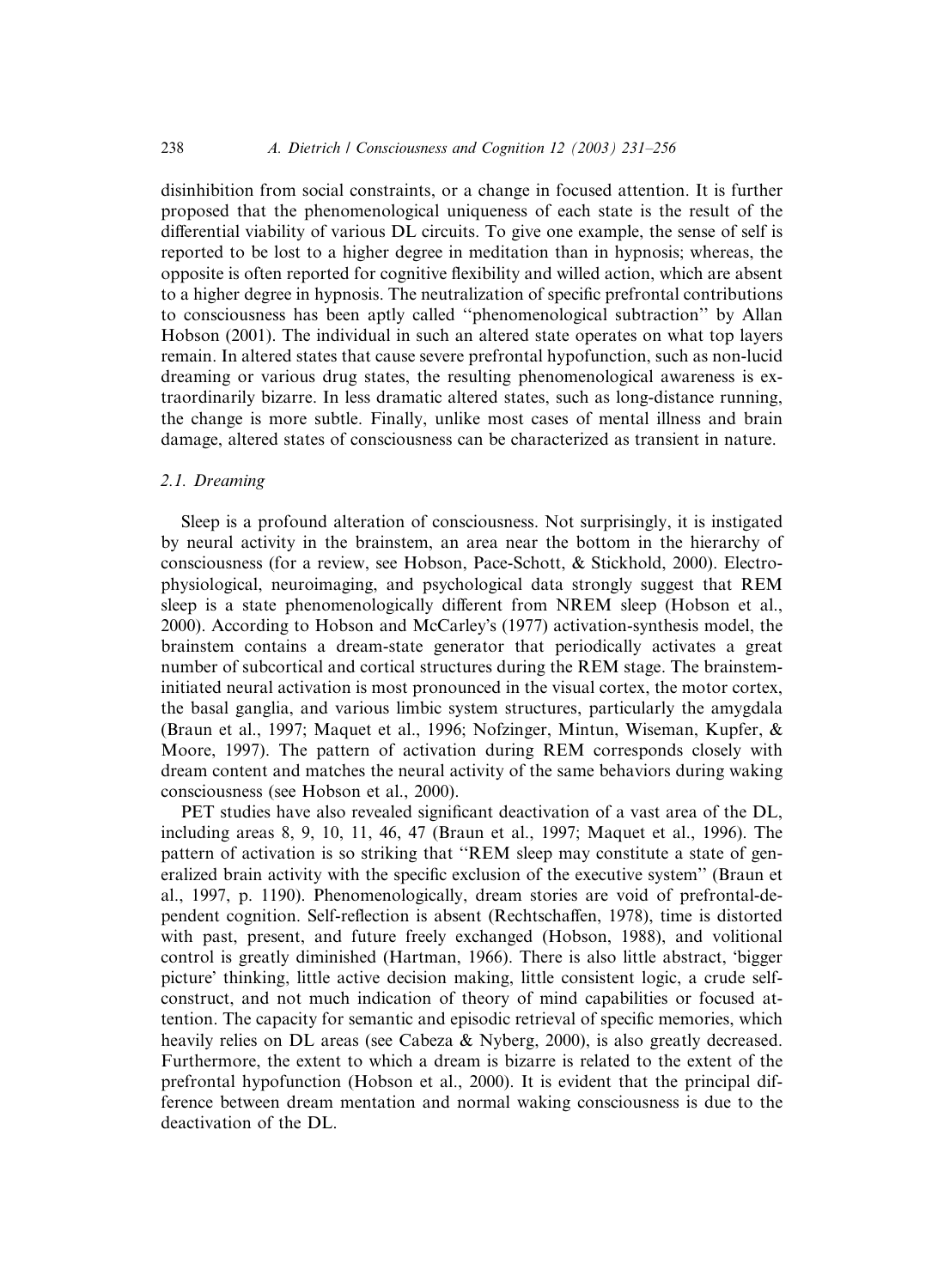For the study of consciousness, lucid dreaming is an imperative subjective alteration of the dream state.During a lucid dream, a person becomes aware that the transpiring events are part of a dream (LaBerge, 1985). Hobson (2001) has defined lucid dreaming ''as the bolstering of the self-reflective awareness that is normally diminished or absent in dreaming" (p. 93). The degree of lucidity is variable and it is not necessarily accompanied by dream control, the intentional directing of the dream story.Similarly dream control can occur without lucidity (LaBerge, 1985).Hobson (2001) has proposed that lucid dreaming is the result of DL activation during REM sleep, or more specifically ''the residual activation of the dorsolateral prefrontal cortex [that] is amplified by the REM activation'' (p.97) from other cortical areas. Psychological reports from lucid dreamers are indicative of other prefrontal cognitive capacities that are normally absent in dreaming, such as willed action, an undistorted sense of self, directed attention, abstract thinking in the form of constructive creativity, consciously operated memory searches, awareness of complex societal standards, and strategic planning.LaBerge (1985) has also shown in his laboratory that the estimation of the passage of time during a lucid dream is as accurate as in waking consciousness.Additionally, the degree and quality of the lucid experience might be a function of the extent and pattern of prefrontal activation.The observation that dream control and lucidity, although highly correlated, are independent might underscore this notion.With the top layers of consciousness activated, lucid dreaming is more akin to waking consciousness, neurally as well as psychologically.Indeed, according to LaBerge (1985), awakening is one of the most common results of suddenly gaining lucidity in a dream.In that sense, lucid dreaming might be better thought of as daydreaming during REM sleep.

#### 2.2. Endurance running

An exercise induced altered state of consciousness has long been appreciated by endurance athletes.The effect has been well documented and subjected to scientific investigation (e.g., Hoffman, 1997; Mandell, 1981; Pargman & Baker, 1980), and since the effect is particularly prominent in long-distance running, the phenomenon was given its contemporary descriptor, the "runner's high" (Pargman & Baker, 1980). Phenomenologically, the runner's high has been described as pure happiness, elation, feelings of unity with one's self and/or nature, endless peacefulness, timelessness, inner harmony, boundless energy, as well as the reduction of pain sensations (e.g., Farrell, Gustafson, Morgan, & Pert, 1987; Hoffman, 1997). These subjective descriptions are similar to the claims of distorted perception, atypical thought patterns, diminished awareness of ones surroundings, and intensified introspective understanding of ones sense of identity and emotional status made by people who describe trance states.Moreover, exercise has well-established beneficial effects on mood states, particularly stress, anxiety, and depression, (for reviews, see Glenister, 1996; Salmon, 2001; Scully, Kremer, Meade, Graham, & Dudgeon, 1998).

There is extensive literature documenting depression as a result of frontal lobe damage (for a review, see Starkstein & Robinson, 1999). PET neuroimaging studies have also demonstrated significant hypometabolism in the DL of patients with depression (Baxter et al., 1987). This may explain a depressed patient's persever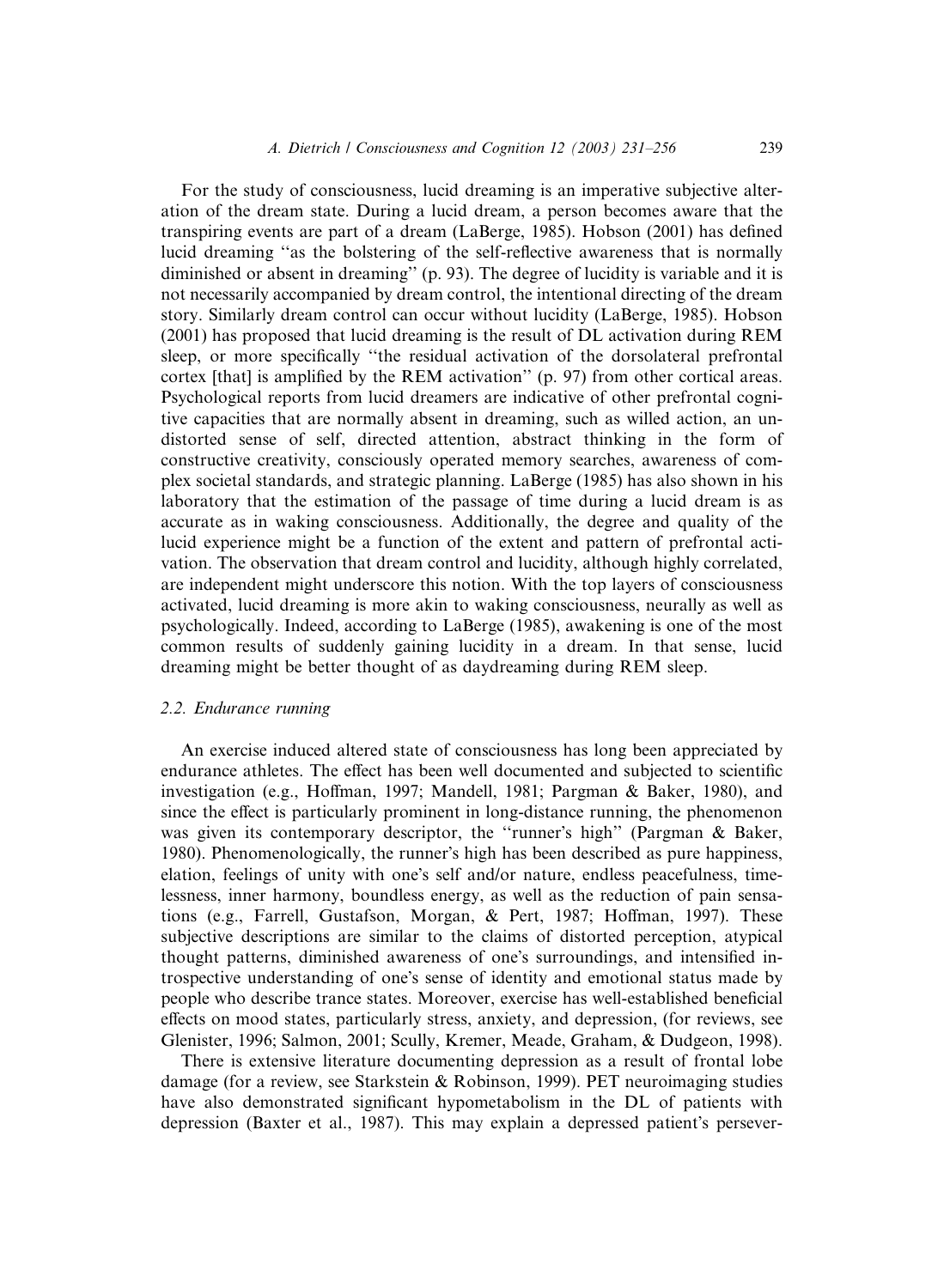ance on negative thoughts and the inability to shift away from negative events. Without the cognitive flexibility of a fully functional DL, patients might find themselves unable to escape from negative environmental cues. PET studies have further demonstrated that the VM, along with the amygdala and the anterior cingulate, is hyperactive during depression (see Mayberg, 1997). This hypermetabolism may explain why depressed patients overemphasize the importance of negative events in their lives, especially with sustained and heightened amygdala input. Healthy subjects that are asked to think sad thoughts show similar hypermetabolism in the VM, while metabolic activity is less than normal for DL circuits (Damasio et al., 2000). These studies point to an abnormal interaction between the VM and the DL rather than global prefrontal dysfunction (Starkstein & Robinson, 1999).PET studies of anxiety disorders show a very similar prefrontal pattern (Ruben & Harris, 1999). In obsessive-compulsive disorder (OCD) for instance, the VM also exhibits widespread hypermetabolism but without the concomitant limbic hypermetabolism (Baxter, 1990).

Based on the prefrontal pathology in depression and anxiety disorders, I have proposed the hypothesis that exercise induces a state of transient hypofrontality, which could account for the beneficial effects of exercise on mental health (Dietrich, in review). A brief reiteration of the main points and the line of reasoning might be beneficial to the continuity of this article.

Neuroimaging techniques demonstrate that different tasks place different demands on neural structures, which results in unique patterns of activation.Considering the physical demands of exercise, it is reasonable to assume that, at a minimum, there is activation in all neural structures that are required in order to run the motor patterns to sustain the physical activity: primary motor cortex, secondary motor cortices, basal ganglia, cerebellum, various midbrain nuclei (red and substantia nigra), as well as various thalamic nuclei would be involved.Depending on the type of sport, exercise should result in activity of structures involved in perceptual function and memory, particularly TOP and the sensory thalamus. Local cerebral glucose metabolism and utilization measured in running rats has confirmed this pattern of activity (Vissing, Anderson,  $\&$  Diemer, 1996). Since such a large part of the brain is devoted to perception and motor output, there is a widespread activation of numerous structures across the entire brain during exercise.Yet, it is important to clarify at this point that, despite regional increases, global cerebral blood flow to the brain during exercise as well as global oxygen uptake is constant (Ide & Secher, 2000).

Research in cognitive psychology has shown that humans have a limited information processing capacity, particularly with respect to attentional resources (Broadbent, 1958; Cerry, 1953). This is likely due to the brain's limited resources and the inability to sustained activation in all neural structures at once.As Pinker (1999) has pointed out, there are costs and benefits associated with efficient information processing.It was suggested that the widespread activation of motor and sensory systems during exercise comes at the expense of, first and foremost, the higher cognitive centers of the prefrontal cortex.Also, limbic system structures such as the amygdala that are not directly required for the exercise might similarly show depressed activity.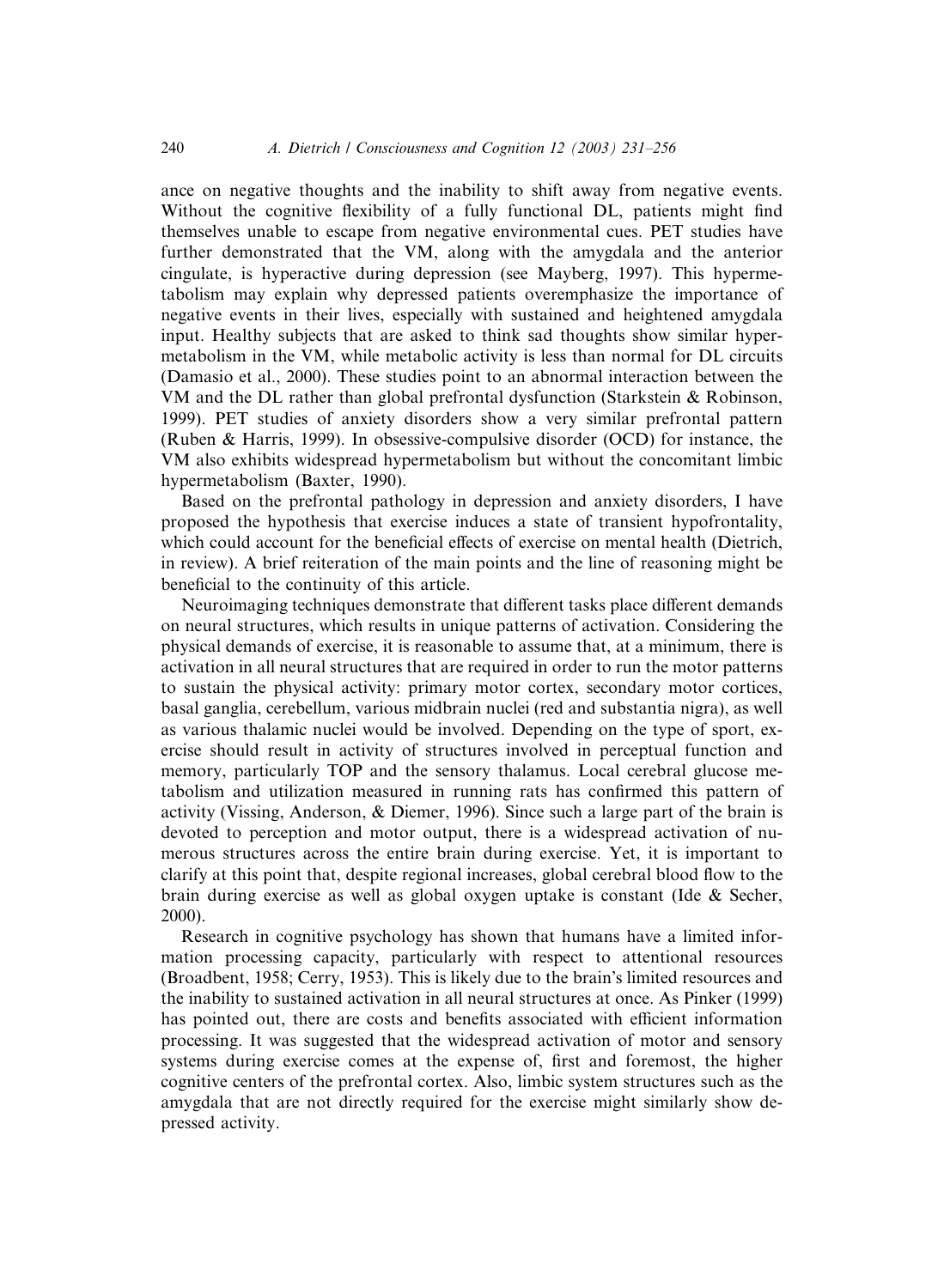EEG recordings of exercising individuals seem to be consistent with this hypothesis. Exercise is associated with  $\alpha$ -enhancement, particularly in the frontal cortex (e.g., Kubitz & Pothakos, 1997). The increase in  $\alpha$ -activity during and after exercise has been interpreted in the literature as indicative of decreased brain activation (Kubitz & Pothakos, 1997). Single cell recording in exercising cats has also provided support for decreased activation in prefrontal regions. Recording from 63 neurons in the prefrontal cortex, units associated with the control of the movement showed increased activity during locomotion, while other prefrontal units decreased their discharge (Criado, de la Fuente, Heredia, Riolobos, & Yajeya, 1997).

It is currently impossible to test the hypothesis directly with functional imaging tools because they preclude head movement.However, specific predictions can be made using cognitive tests that are indicative of a specific brain region's viability. For instance, according to the hypothesis, an individual's ability to perform frontal-dependent cognitive tasks during exercise should be impaired. It was noted early (e.g., Hebb, 1939) that people with frontal lobe lesions perform normally on conventional intelligence tests, suggesting that successful performance on IQ tests does not require a fully functional frontal lobe.The transient hypofrontality hypothesis predicts that endurance running might produce greater deficits in frontal lobe sensitive tasks than with conventional IQ tests. This experiment was recently performed in our laboratory and it has confirmed that endurance exercise selectively impairs frontal-dependent cognition (Dietrich  $\&$  Sparling, in review). In addition, other possible tests of the transient hypofrontality hypothesis might make use of tools such as optical imaging, single cell recording in animals, EEG recordings in humans, as well as a variety of different cognitive and emotional test batteries for humans and animals that test for psychological processes that are prefrontal-dependent.

A state of transient frontal hypofunction can explain a variety of emotional and cognitive changes that are experienced during exercise.On a psychological level, it has been suggested that exercise's mental health benefits might simply be due to distraction or a 'time-out' from life's stress (Bahrke & Morgan, 1978). Exercise-induced transient hypofrontality could represent a neural origin for this distraction. Given the analytical and attentional capacities of the prefrontal cortex, excessive activity generates a state of hyper-vigilance and hyper-awareness.In such a state, there is a tendency to overanalyze and evaluate every event with respect to personal relevance. Exercise might simply 'take the edge off' by neutralizing this circuitry, producing an inability to focus on life's worries.

Although the hypothesis of exercise-induced transient hypofrontality was developed to account for the beneficial effects of exercise on mental health, the prolonged disengagement of higher cognitive centers in the prefrontal cortex also offers a neural mechanism that provides insight into the alteration of consciousness known as the runner's high. Some of the phenomenologically unique features of this state such as experiences of timelessness, living in the here and now, reduced awareness of one's surroundings, peacefulness (being less analytical), and floating (diminished working memory and attentional capacities), are consistent with a state of frontal hypofunction. Even abstruse feelings such as the unity with the self and/or nature might be more explicable, considering that the prefrontal cortex is the very structure that provides us with the ability to segregate, differentiate, and analyze the environment.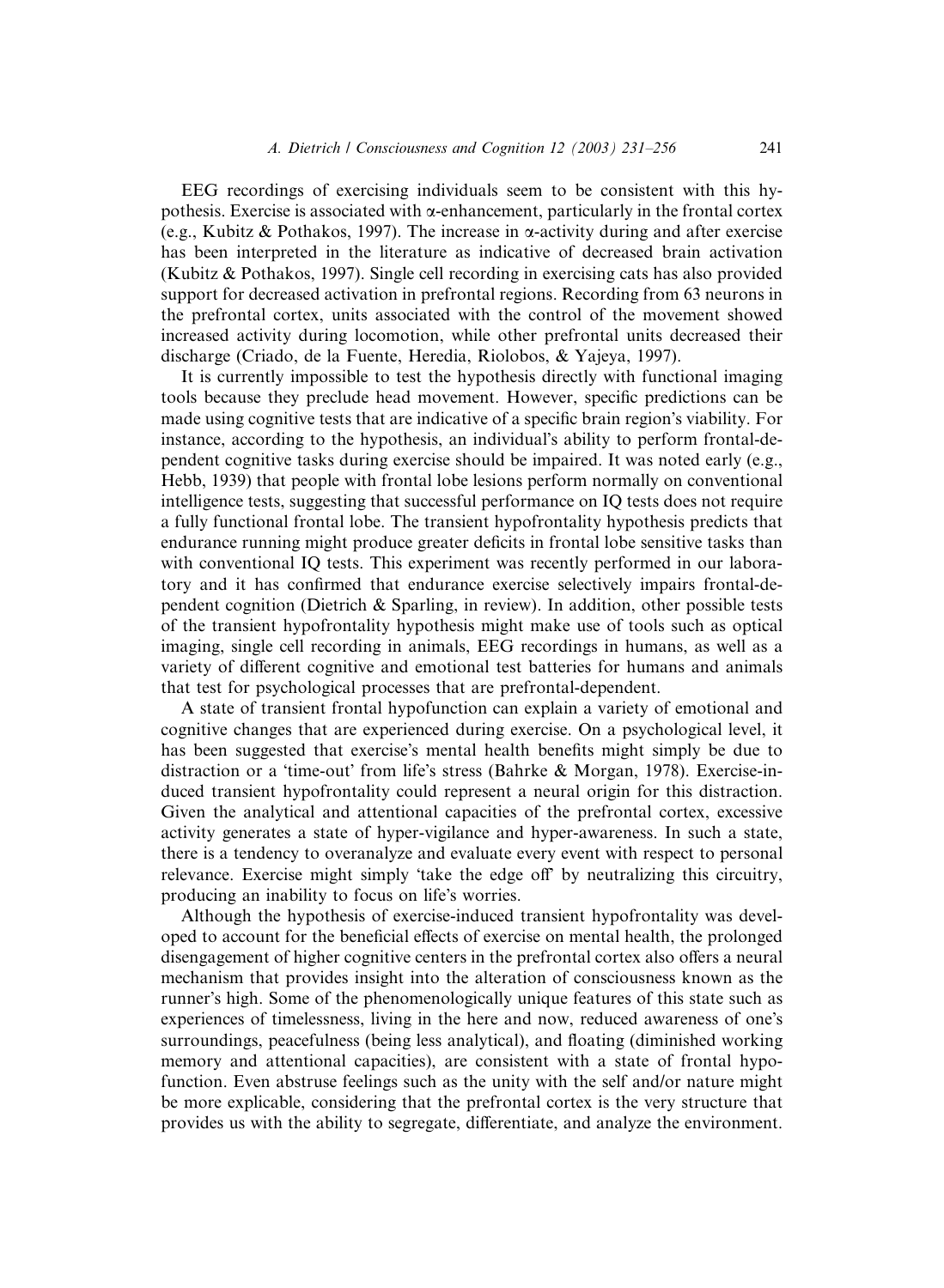The hypothesis proposes further that the degree to which the prefrontal cortex is free to disengage from an on-going activity is dependent upon the demands made by the physical activity on these higher cognitive functions.Thus, clear predictions can be made about how different types of sports affect brain function. Strategic team sports such as basketball require a variety of frontal-dependent cognitive processes while running through a familiar park does not. The hypothesis also predicts that intensity is important.A minimum level of intensity is required to force the redistribution of resources in the brain.Conversely, exercise that is extremely strenuous and associated with high levels of discomfort and fatigue lead to ubiquitous awareness and alarm signals, that forces prefrontal regions to evaluate the person's status and situation.

The transient hypofrontality hypothesis also predicts that the experience of an "exercise high" depends on the skill level and the nature of the movement. It has been suggested that automatic motor behaviors, or habits, are controlled by the basal ganglia (Mishkin, Malamut, & Bachevalier, 1984).The more a skill is practiced and becomes automatic, the less prefrontal cortex activity is required during its execution.Hence, skill level, or the degree to which a motor pattern is run by the basal ganglia, has an affect on how much an individual can afford to deregulate the prefrontal cortex.Similarly, the more natural the movement, the more rapidly the movement is transferred to the basal ganglia.Thus, the natural activity of running would more readily produce a 'high' than perhaps swimming or yoga.

## 2.3. Meditation

Meditation has long been regarded as an altered state of consciousness.Although there are many different forms and practices of it, all share a number of common features.First, sensory input is gradually diminished in the meditative state, creating what Carrington (1998) called "a mental isolation chamber" (p.  $68$ ). The continuous sensory bombardment of daily life is ultimately replaced by a non-judgmental, receptive, quiescent state that deliberately banishes the intrusion of new input.This feature by itself might explain many well-documented meditation effects such as increased relaxation, reduced anxiety, lowered blood pressure, or changes in cortisol levels (for a review, see Carrington, 1998; Jevning, Wallace, & Beidebach, 1992).

Second, meditation entails sustained concentration and heightened awareness by focusing attention on a mantra, breathing rhythm, or a number of other internal or external events.This increase in attentional effort serves to accomplish the exclusion of other, intruding information.The attention is directed, deliberate, and sustained, suggesting the activation of the frontal attentional network.Indeed, all existing studies using neuroimaging techniques during meditation show converging evidence of DL activation (Herzog et al., 1990; Lazar et al., 2000; Lou et al., 1999; Newberg et al., 2001). At first glance, these data appear to contradict the transient hypofrontality hypothesis of altered states of consciousness.

Paradoxically, early EEG studies of meditation consistently detected  $\alpha$ -wave activity across the frontal lobe (Anand, China, & Singh, 1961; Banquent, 1972; Benson, Mahlotra, Goldman, Jacobs, & Hopkins, 1990; Corby, Roth, Zarcone, & Kopell, 1978).  $\alpha$ -Activity consists of regular, smooth medium-frequency waves,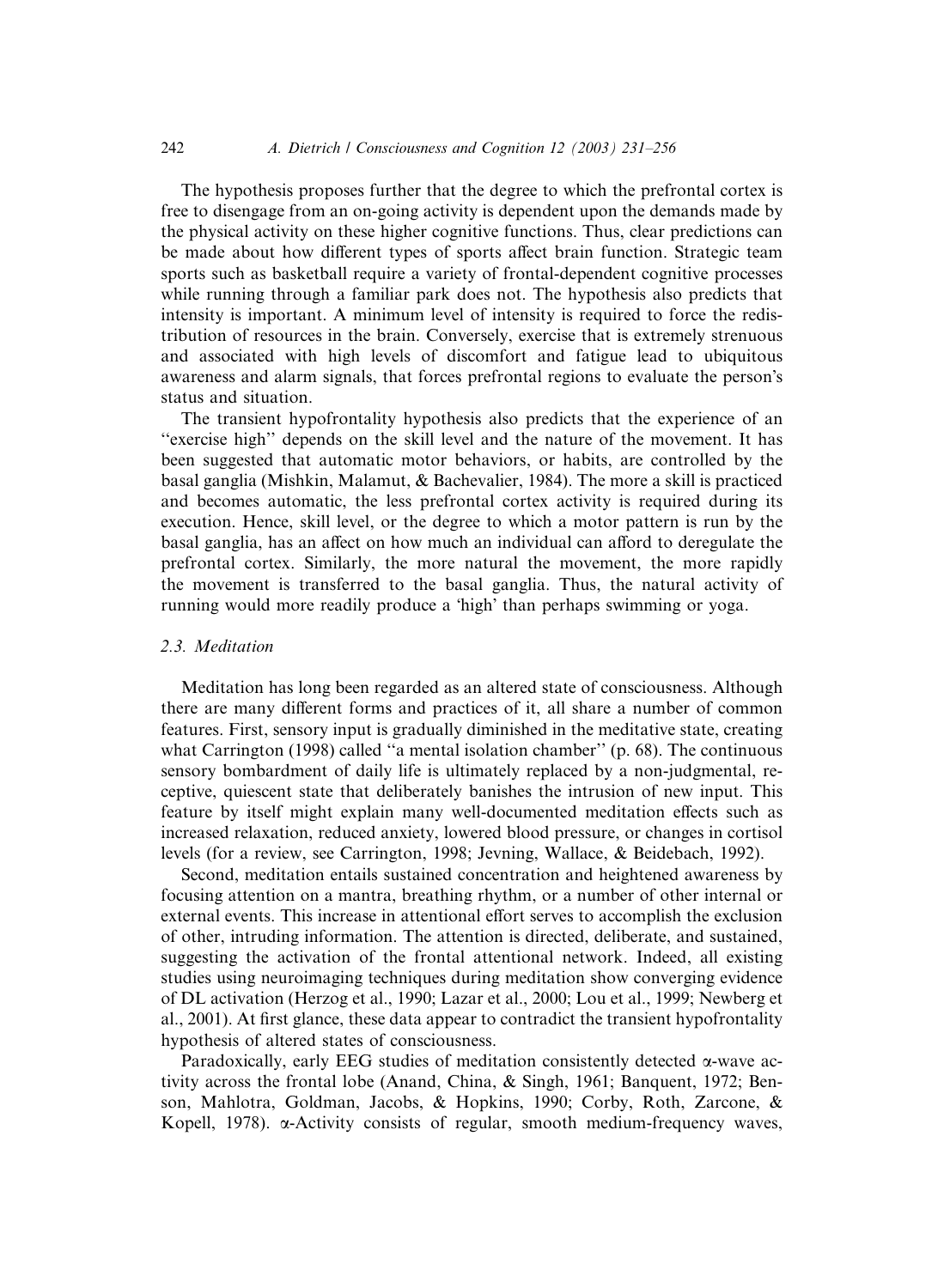which are produced when subjects are neither particularly aroused nor excited, and are not engaged in strenuous mental activity such as problem solving. In short,  $\alpha$ activity suggests decreased brain activation. Conversely,  $\beta$ -activity is an irregular wave pattern that is detected when subjects are alert and attentive.Given that meditation increases attentional focus and awareness, as suggested by the psychological reports and neuroimaging data, one would expect to detect  $\beta$ -activity across the frontal lobe during meditation.Or in more esoteric terms, if meditation is, as so often claimed, a vehicle for reaching 'higher consciousness' one would expect the neural structure that enables the highest cognitive functions and thus the top layers of consciousness to be fully functional. The presence of  $\alpha$ -waves in EEG studies are in stark contrast to the neuroimaging data showing increased neural activity in the prefrontal cortex.

EEG is a crude method that measures summed postsynaptic electrical activity of a large area of the cortex. The desynchronized pattern of  $\beta$ -activity is due to the differential activation of individual but spatially overlapping circuits or modules, resulting in a noisy, overall signal. The neural synchrony that is reflected by  $\alpha$ -activity indicates that large groups of neurons fire in unison. This has been, often presumptuously, interpreted as the neural correlate of psychological harmony when it is perhaps more indicative of baseline cortical activity or metabolic depression.

It is evident that more research is needed to resolve the conflicting EEG and neuroimaging data.Reinterpreting and integrating the limited data from existing studies, it is proposed that meditation results in transient hypofrontality with the notable exception of the attentional network in the prefrontal cortex. The resulting conscious state is one of full alertness and a heightened sense of awareness, but without content. Since attention appears to be a rather global prefrontal function (e.g., Cabeza & Nyberg, 2000), PET, SPECT, and fMRI scans showed an overall increase in DL activity during the practice of meditation.However, the attentional network is likely to overlap spatially with modules subserving other prefrontal functions and an increase as measured by fMRI does not inevitably signify the activation of all of the region's modules. Humans appear to have a great deal of control over what they attend to (Atkinson & Shiffrin, 1968), and in meditation, attentional resources are used to actively amplify a particular event such as a mantra until it becomes the exclusive content in the working memory buffer.This intentional, concentrated effort selectively disengages all other cognitive capacities of the prefrontal cortex, accounting for the  $\alpha$ -activity. Phenomenologically, meditators report a state that is consistent with decreased frontal function such as a sense of timelessness, denial of self, little if any self-reflection and analysis, little emotional content, little abstract thinking, no planning, and a sensation of unity.The highly focused attention is the most distinguishing feature of the meditative state, while other altered states of consciousness tend to be more characterized by aimless drifting.

It is well documented that meditation also reduces anxiety and alleviates mild depression (Carrington, 1998). As mentioned earlier, depression and anxiety are believed to be due, in part, to a differential activation of VM and DL circuits (Starkstein & Robinson, 1999). Treatment with selective serotonin reuptake blockers normalizes this imbalance (Mayberg, 1997). Although highly speculative at this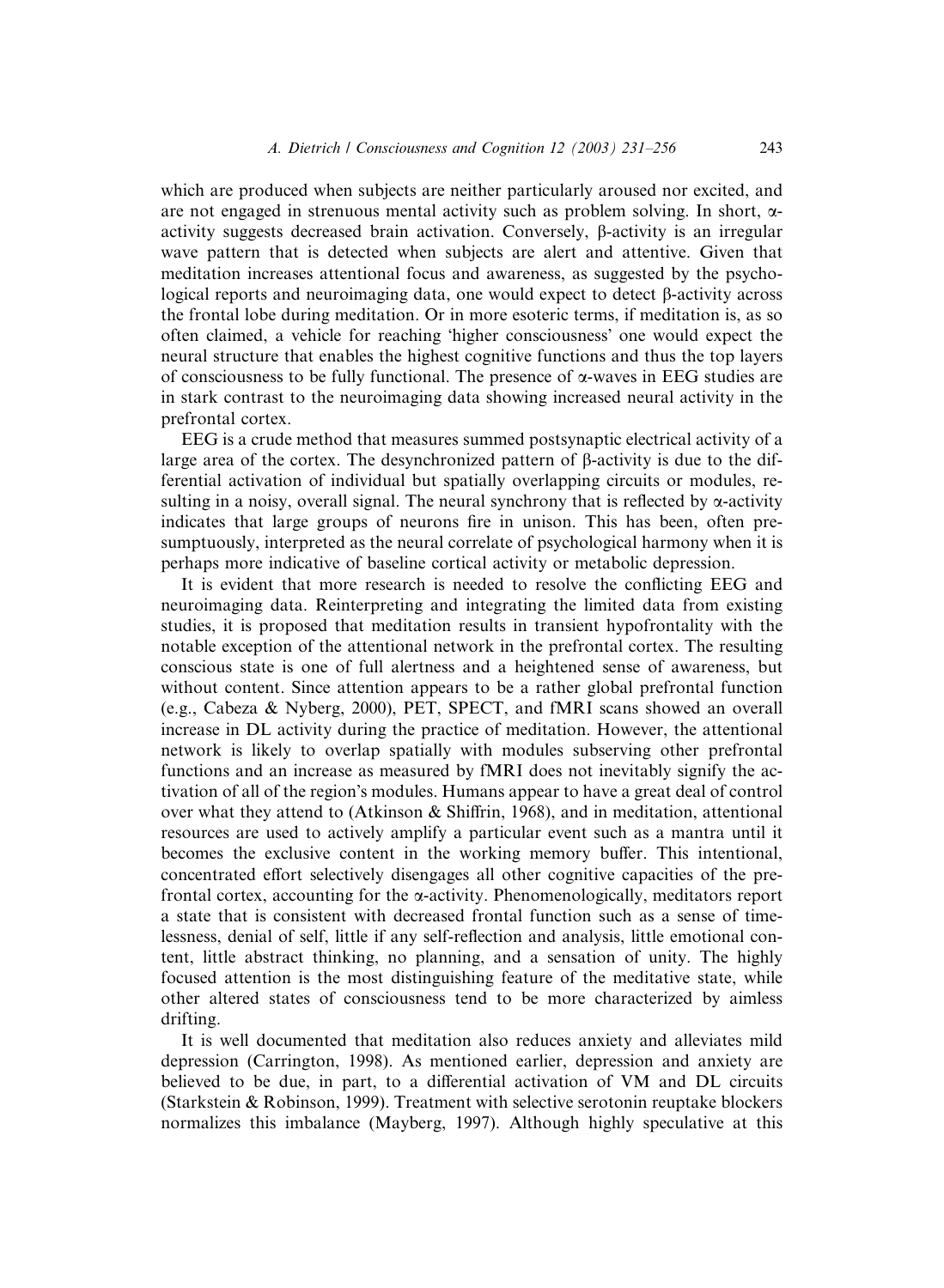point, it is proposed that any selective boosting of DL activity, such as in meditation, should have an antidepressant and anxiolytic effect.In a similar manner, talking to a friend or therapist about an emotional dilemma involves sustained attention, abstract thinking, and formulating explanations so the person can understand the situation.This should also require DL activation and thus the reactivation of circuits that can modulate the perseverance on negative thinking.Normalizing DL activity should result in increased cognitive flexibility and thus enhance the ability to extract oneself from the perceived dilemma.

## 2.4. Hypnosis

Although still viewed with skepticism, hypnosis has gained respectability in medicine, in large part, due to its demonstrated effects on analgesia.It is less clear however whether hypnosis constitutes an altered state of consciousness.Forty percent of hypnotized subjects describe it as an altered state, while sixty percent compare it to a state of focused attention (Kirsch & Lynn, 1998).While some researchers postulated a divided stream of consciousness in hypnosis (Hilgard, 1980), others caution that the evidence only supports a state of high suggestibility (e.g., Barber, 1970; Kirsch & Lynn, 1998; Spanos, 1994). Hypnotized subjects reported or exhibited analgesia, vivid images, hallucinations in all sense modalities, amnesia, timelessness, detachment from the self, and a willingness to accept distortions of logic and reality (e.g., Kihlstrom, 1985; Orne, 1959; Tart, 1979). More commonly, hypnotized individuals remain fully alert, conversing with people and navigating the environment normally. The main distinguishing characteristic of the hypnotic state remains the lack of initiative or willful movement.

Early EEG studies failed to uncover an unambiguous physiological marker of hypnosis (Benson, Arns, & Hoffman, 1981). Conversely, recent neuroimaging studies have demonstrated subtle changes in neural activation, particularly in the left hemisphere (Maquet et al., 1999; Rainville et al., 1999; Wik, Fischer, Bragee, Finer, & Frederikson, 1999).The observed activation occurred predominantly in TOP cortices without a corresponding increase in DL circuits.Increased activation was also observed in the ventrolateral prefrontal cortex during hypnotic suggestion, presumably reflecting the demand on attentional resources in order to process the verbal input (Rainville et al., 1999; Wik et al., 1999). This was also shown in an earlier regional blood flow study (Crawford, Gur, Skolnick, Gur, & Benson, 1993). This pattern of activation was not found in neuroimaging studies using other dependent and independent variables of hypnosis (Faymonville et al., 2000; Ground, Pawlik, Walter, Lesch, & Heiss, 1995).

A number of researchers have postulated that neural structures compete for access to consciousness (e.g., Baddeley, 1995; Pinker, 1999). The process of hypnotic induction, regardless of how it is implemented, serves to narrow a person's attention. It has been suggested that the effects of hypnosis are due to frontal inhibition (for recent reviews see, Gruzelier, 2000; Kallio, Revonsuo, Hämäläinen, Markela, & Gruzelier, 2001). The transient hypofrontality hypothesis suggests further that, similar to meditation, the focused attention of the hypnotic state is the mechanism by which the activation of various prefrontal circuits is decreased, eliminating their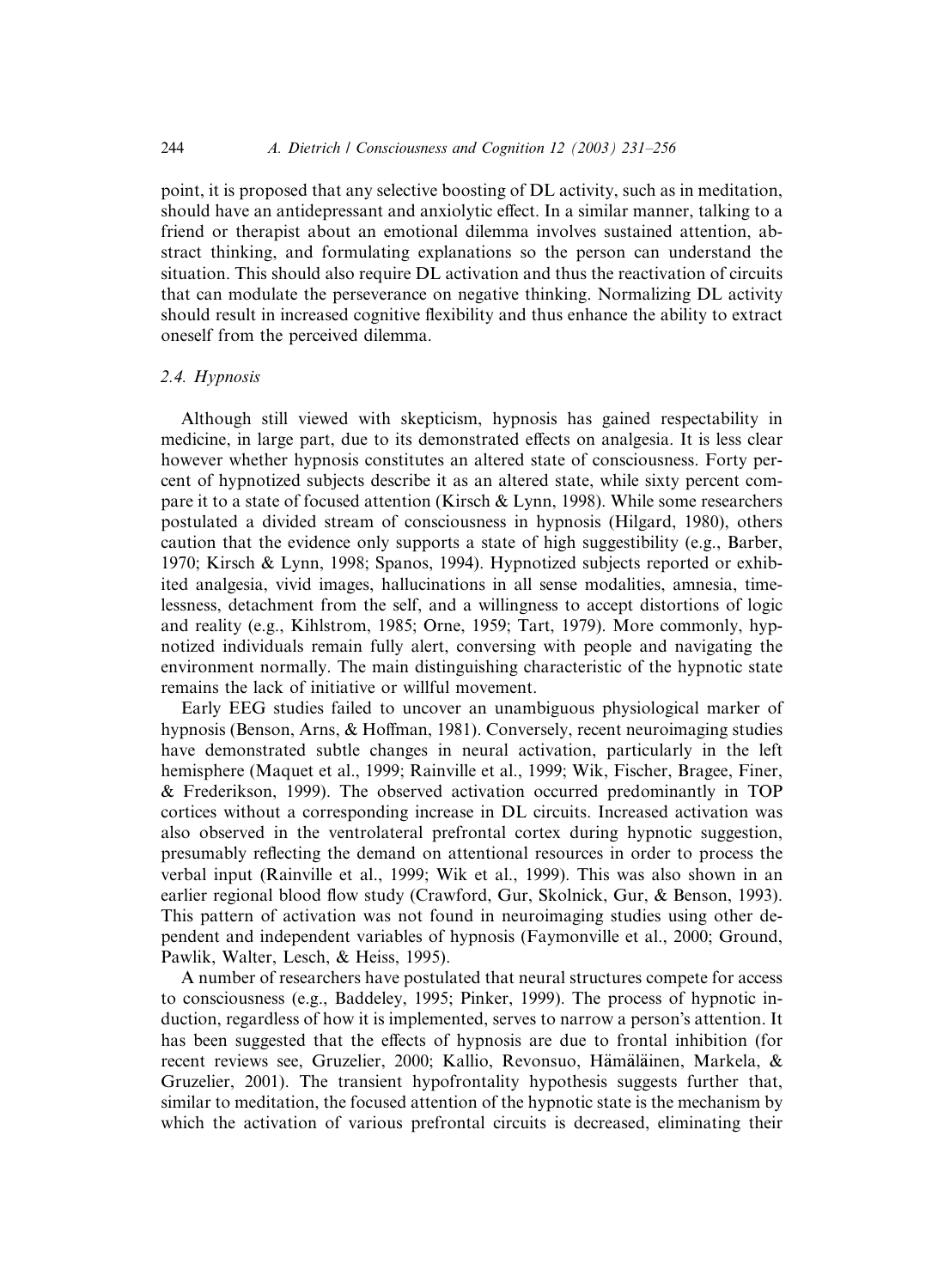computation from figuring into immediate conscious experience.It appears that some cognitive functions supported by the DL prefrontal cortex such as willed action, initiative, critical self-reflection, memory accessibility, cognitive flexibility, and independent thinking and logic are particularly affected in hypnosis.

It is proposed that during hypnosis, the hypnotist's suggestions, due to the subject's narrow focus on them, become the predominant content in the working memory buffers without passing through the filter of these other downregulated DL circuits.Without the added higher cognitive computation provided by these DL circuits, the person does not have the capacity to critically examine the suggestions and thus enable behavioral flexibility.It is evident that the hypofunction does not appear to be a total or global prefrontal event.For instance, it has been demonstrated that hypnotized subjects cannot be induced to act contrary to their moral beliefs and values (Kirsch & Lynn, 1998), which is primarily a function of the VM (Damasio, 1994). This is supported by neuroimaging studies showing VM activation (Maquet et al., 1999; Rainville et al., 1999). It is also suggested that the experience of a hidden observer and a divided stream of consciousness postulated by Hilgard (1980) might be due to prefrontal circuits that are not altered by the hypnotic induction. Similar to lucid dreaming, these 'indomitable' circuits may provide lucidity without being able to influence real actions in real life. In hypnosis, suggestions become executed by directly activating the motor system without being further scrutinized. This is in accordance with people's subjective description of the hypnotic experience, stating that a given behavioral act appeared to happened by itself.

As mentioned earlier, Lhermitte (1983) and Lhermitte et al.(1986) documented a strong tendency for frontal lobe patients to depend on immediate environmental cues to guide their behavior.They appear to be compelled to use objects they see and to imitate the behavior they observe in others. Such utilization behavior is astoundingly reminiscent of hypnosis; only with frontal lobe patients the suggestions are environmental triggers and not verbal commands.As with hypnosis, the susceptibility to suggestions in frontal lobe patients is accompanied by a concomitant lack of initiative, perseverance of thought, lack of independent thinking, and decreased behavioral flexibility.It is also interesting to note that children tend to be more hypnotizable (Plotnick, Payne,  $& O'Grady$ , 1991). The prefrontal cortex is still in the developmental stage and children show imitation behaviors with a much higher frequency. The willingness to accept apparent contradictions in logic during hypnosis is also reminiscent of the logic used by children.Children are unable, until a certain age, to reflect on and integrate logical inconsistencies and do not appear to be bothered by their existence. Research shows that young adults with frontal brain damage perform at the level of six- or seven-year-olds on Piaget's inclusion or other categorization tasks (Houde  $&$  Joyes, 1995), demonstrating the intimate link between logical reasoning ability and prefrontal cortex viability.In hypnosis, logic is similarly suspended (Orne, 1959), further implicating prefrontal circuits.

The peculiar properties of hypnotic analgesia further point to the involvement of the prefrontal cortex in hypnosis.For instance, a patient might experience pain-free surgery while still complaining about the cold temperature in the operating room (Hardcastle, 1999).Similarly, hypnotized subjects might report pain in one hand but not in the another, although both are subjected to the same treatment.Hardcastle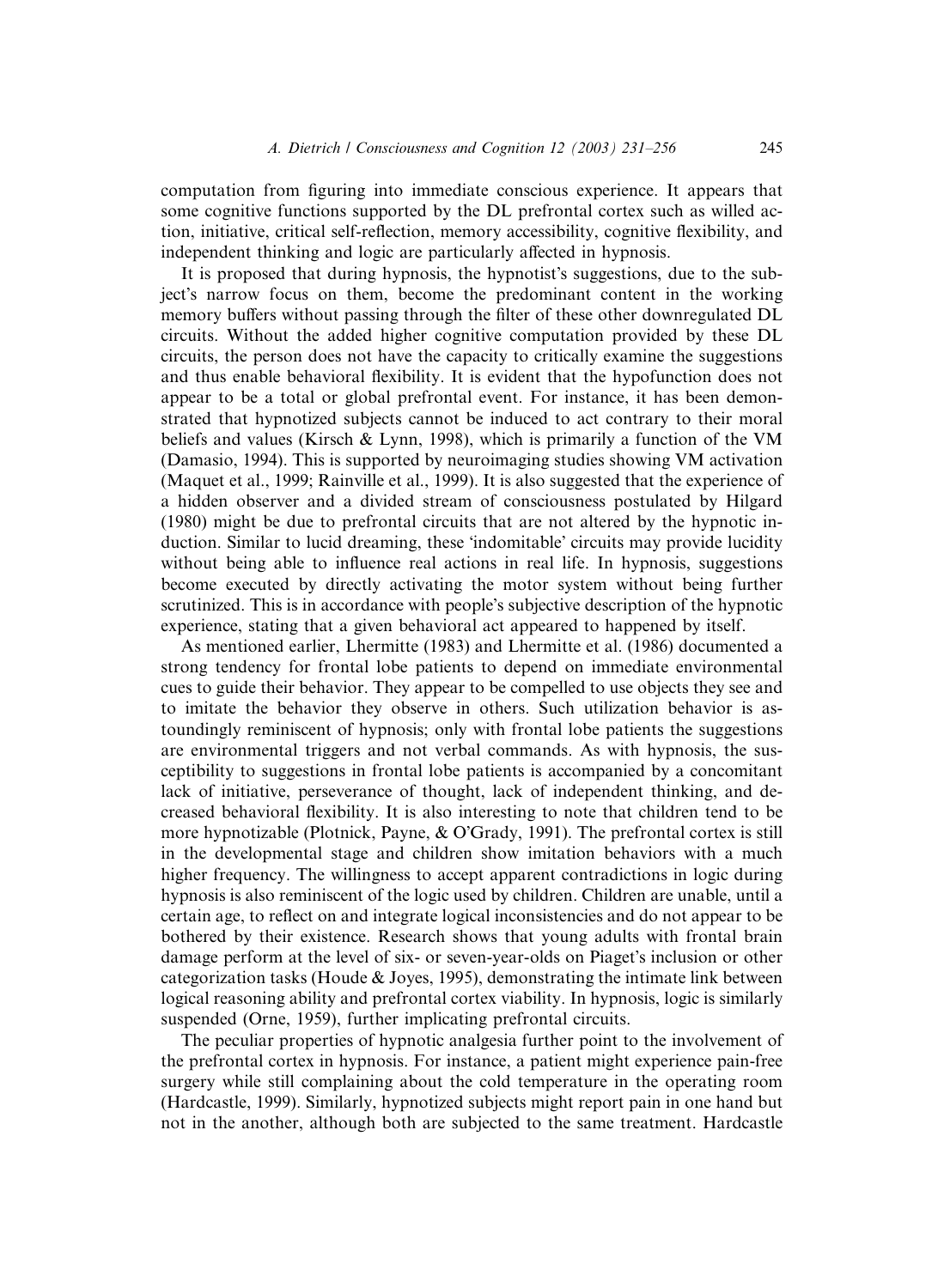(1999) pointed out that, to intentionally ignore some specific pain, one would have to notice it first in order to know what pain to ignore.In other words, the sensation must be recognized, distinguished from other sensations, and then selectively blocked from figuring into conscious awareness.This suggests a top down process of the highest order.Frontal lobe patients show a strikingly similar analgesic phenomenon in that they report the experience of pain but show little, if any, signs of being distressed by it (Vertosick, 2000). It has been suggested that the increase in blood flow over the VM prefrontal cortex might reflect the attention system's effort to keep the emotional salience of the sensation from reaching consciousness (Crawford et al., 1993).

These observations are consistent with the frontal hypothesis of hypnosis (e.g., Gruzelier, 2000). Direct evidence for this notion has come from testing hypnotized subjects using various neuropsychological measures such as the Stroop test that depend on prefrontal activation.Results from these studies showed that subjects perform poorly under hypnosis as compared to baseline (Dixon & Laurence, 1992; Nordby, Hugdahl, Jasiukaitis, & Spiegel, 1999; Kaiser, Barker, Haenschel, Baldeweg, & Gruzelier, 1997; Kallio et al., 2001; Sheehan, Donovan, & MacLeod, 1988).In addition, studies measuring event-related potentials during hypnosis also indicate decreased prefrontal activation (Nordby et al., 1999; Kaiser et al., 1997). Further research using neuropsychological tests that are more indicative for various prefrontal functions such as working memory (e.g., WCST or a delayed non-matching to sample task), sustained attention (e.g., PASAT), or specific higher cognitive functions such as theory of mind paradigms, could help identify in more detail specific prefrontal circuits that are affected by the hypnotic induction.

## 2.5. Daydreaming

In meditation and hypnosis, subjective experience is intentionally altered through the ability to control and direct attentional resources. Since these resources are limited, neural activity not brought into focus is excluded from consciousness.In contrast, daydreaming is (1) not necessarily intentional and (2) not a redirection of attentional focus, but simply a loss of attentional power.Consequently, daydreaming is not a state of high alertness, but characterized by drifting, ephemeral thoughts and a sense of timelessness.However, all three alterations of consciousness share the feature of toning-down external noise as a prerequisite to enable the mental state.

Humans daydream frequently (Gold, Gold, & Milner, 1987; Ray & Faith, 1995). Given the astronomical amount of sensory information, attention is believed to be ''the result of a limited information processing capacity'' (Broadbent, 1958, p.68). Research in cognitive psychology has shown that focused attention is a taxing mechanism and cannot be maintained indefinitely.The shifting of attentional style towards internal events during daydreams (Singer, 1978) might simply be the inevitable result of the constant demands placed on the attentional system to selectively processing novel information.Daydreaming goes dramatically down with age, suggesting that it might be necessary for normal, healthy brain development (Singer,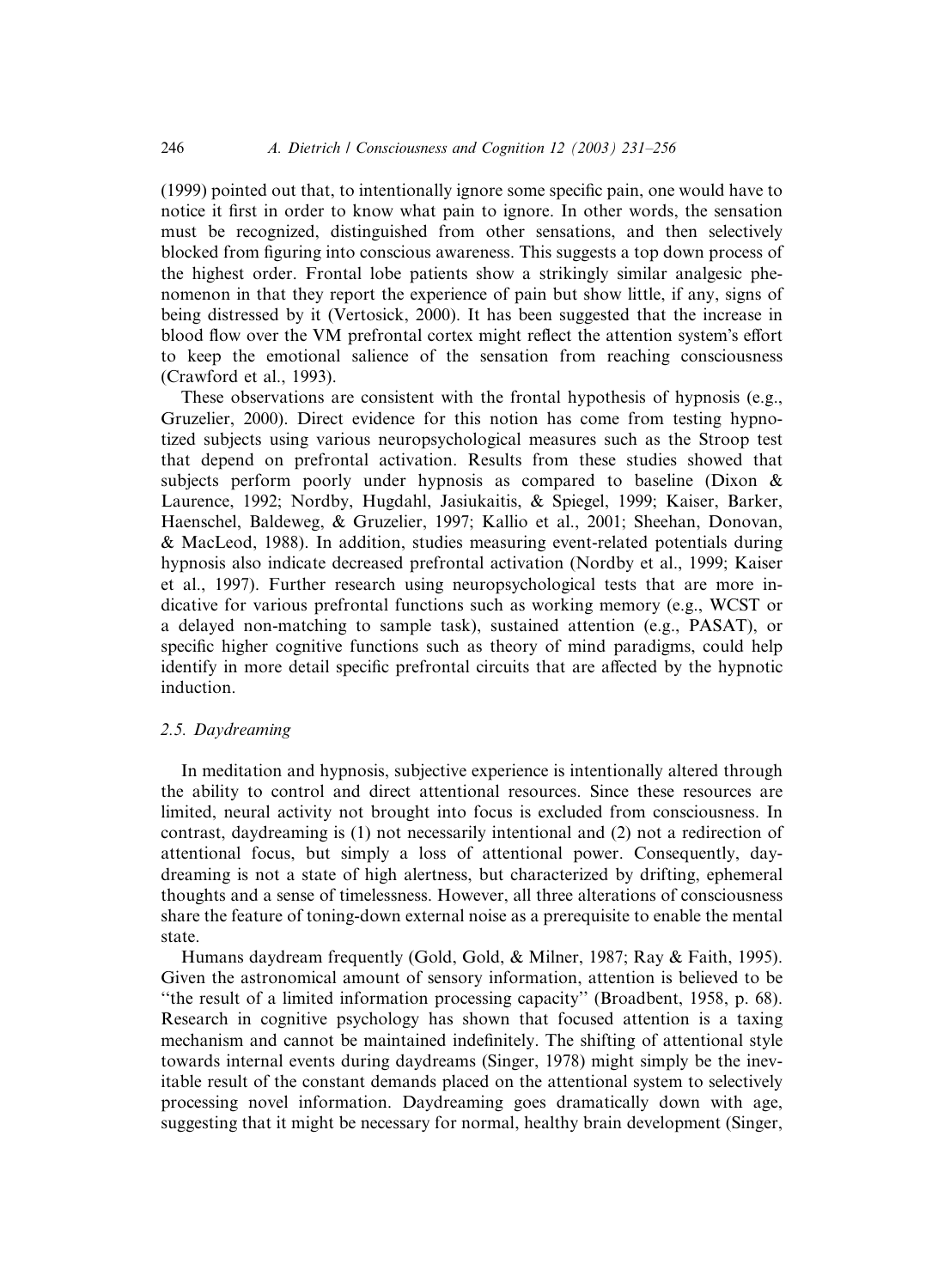1975).Given the limited attentional capacity, the brain must downregulate external awareness in order to assimilate the massive amount of input.Either way, daydreaming is an integral part of conscious life (Singer & Pope, 1981).

While daydreaming, humans are capable of an astonishingly high level of processing.A common example is the experience of daydreaming while driving a car on a familiar route.As consciousness is engaged in a daydream scenario, the driver navigates complex traffic patterns without paying conscious attention to them.If daydreaming is a loss of attentional power and a toning down of external stimuli, how can the driver steer through ever-changing traffic situations?

Attention occurs at all levels of information processing (Taylor, 2001) but directed, sustained attention is a prefrontal function (e.g., Posner, 1994). As mentioned earlier, research has shown that attention at the prefrontal level is a serial process, and humans are capable of two behaviors simultaneously only if one is automatic (Broadbent, 1958; Cerry, 1953).Given that automatic motor behaviors are controlled by the basal ganglia (Mishkin et al., 1984), the more a skill is practiced and becomes automatic, the less prefrontal cortex activity is required during its execution.Hence, while performing a routine task, the prefrontal cortex is permitted to generate a daydream scenario.At any time, the control can be transferred back to the prefrontal cortex, for instance, if an unusual event occurs during the drive home. These and other data strongly suggest that consciousness is a singular process, while the unconscious brain appears to be a parallel processor (Gazzaniga, Ivry, & Mangun, 1998). The unity of consciousness might be a result of limited attentional capacity (Posner, 1994).

Given the notions that working memory holds in mind the current content of consciousness, and that attention is the mechanism to select the content, basal ganglia controlled motor output bypasses consciousness.As mentioned earlier, there is selectivity of sensory information at all levels of perceptual processing.The parietal cortex and a number of higher visual cortices such as the inferior temporal cortex have been implicated in intermediate level or ''central'' attentional processes (Taylor, 2001).As suggested by frontal lobe patients, these processes are sufficient to navigate one's changing environment. Parietal and temporal cortical areas have direct connections to the basal ganglia and it has been suggested that such input guides basal ganglia motor output (Ashby, Isen, & Turken, 1999), while the working memory buffer contains the daydream scenario. In a similar manner, highly sophisticated cognitive processes may occur in other altered states of consciousness such as sleepwalking or hypnosis.

## 2.6. Drug-induced altered states

Drugs have been used throughout history to alter consciousness. Due to the known mechanisms of action of many drugs and their widespread use, theories of altered states remain focused on neurotransmitter modulation (e.g., Hobson, 2001). Neurochemical explanations of brain function and brain disorders have been equally popular. From monoamine and  $\beta$ -adrenergic theories of depression to the dopamine theory of schizophrenia, neurotransmitters have been credited with functions as diverse as mood, memory, attention, or consciousness.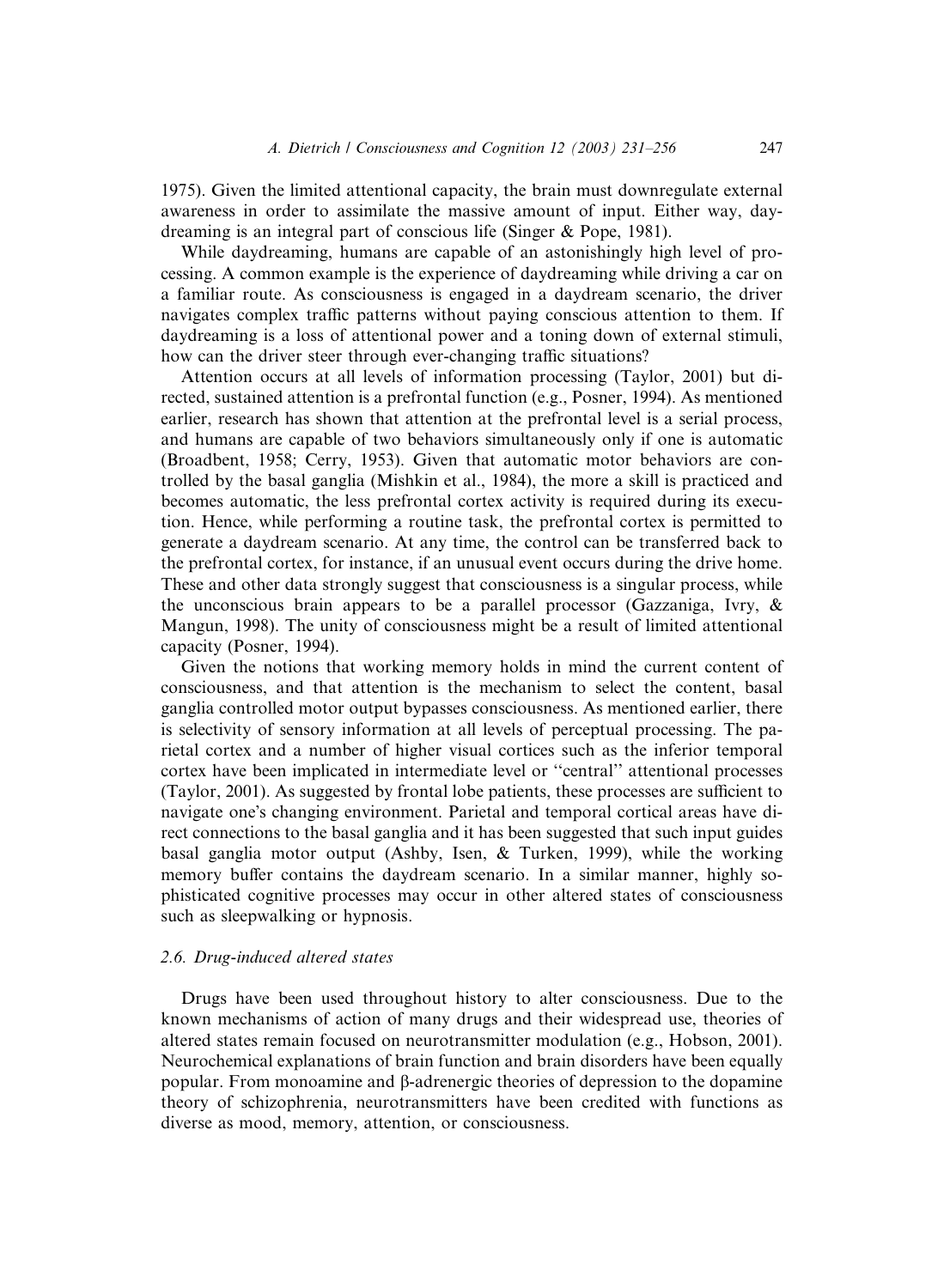There is a danger of leaning too hard on this concept.Each neurotransmitter system can be modulated by drugs that do or do not alter consciousness. It is important to point out that neurotransmitters and neuromodulators do not carry content in their messages.While chemical neurotransmission and synaptic changes certainly play an important role in regulating brain function and thus consciousness, it is similarly important to understand the function of the neural structure in which the synaptic change occurs.

Neural structures were molded by evolutionary pressures. Neuronal cells in a given structure migrated and differentiated according to a genetic code, forming circuits that execute a specific neural computation.A change in the neural structure will alter the way the mind operates in a particular way, regardless of the neurotransmitter the structure evolved to utilize.In other words, brain chemicals work globally and the same neurotransmitter/receptor coupling or the same synaptic modulation in one structure will produce a different effect in another structure.Thus, it is crucial to understand the fundamental task performed by the relevant neural structure.

Drugs that work on the same neurotransmitter system, even via the same synaptic mechanism within that system, can have different behavioral effects (Diaz, 1997). For instance, cocaine and Ritalin are both dopamine reuptake blockers, but while one drug induces sleepless nights, the other is used to calm children with attention deficit disorder. Most transmitter systems have multiple receptor types and subtypes. The density and number of these receptor populations vary widely from structure to structure, resulting in differential binding profiles for different drugs and thus different functional changes.It is not the molecule per se that determines drug effects, but also the location of its receptors and thus the neural structure whose function is altered.

Hence, theories of drug-induced altered consciousness solely based on neurochemical changes are inadequate.A comprehensive theory of these states must consider functional neuroanatomy.The transient hypofrontality hypothesis proposes that psychoactive drugs that induce an altered state of consciousness do so by temporarily decreasing prefrontal viability, either as a direct consequence of the drug's primary action or as a secondary consequence. Each drug causes a unique phenomenological awareness that can be discriminated from one caused by another drug (Siegel, 1985).Yet all drug-induced altered states, regardless of the drug that generated them, share a number of prominent characteristics that are consistent with a state frontal inhibition.To various degrees, all generate sensations of timelessness, decrease attentional and working memory ability, produce a lack of strategic planning, enhance perseverance, and increase social impropriety (e.g., Diaz, 1997). Additionally, numerous drugs, particularly the psychedelics, cause distortions of the self, dream-like detachment from reality, and a lack of cognitive flexibility evidenced by the inability to extract oneself from the here and now of the experience (Diaz, 1997; Siegel, 1985).In that sense, it is suggested that drugs are not mind-expanding but rather mind-reducing, as they limit the maximum capacity for consciousness.

The fact that these similarities in cognitive impairment are induced by drugs that belong to different classes and have different mechanisms of action suggests that all inhibit prefrontal activity in some way.Of course, this is not to say that all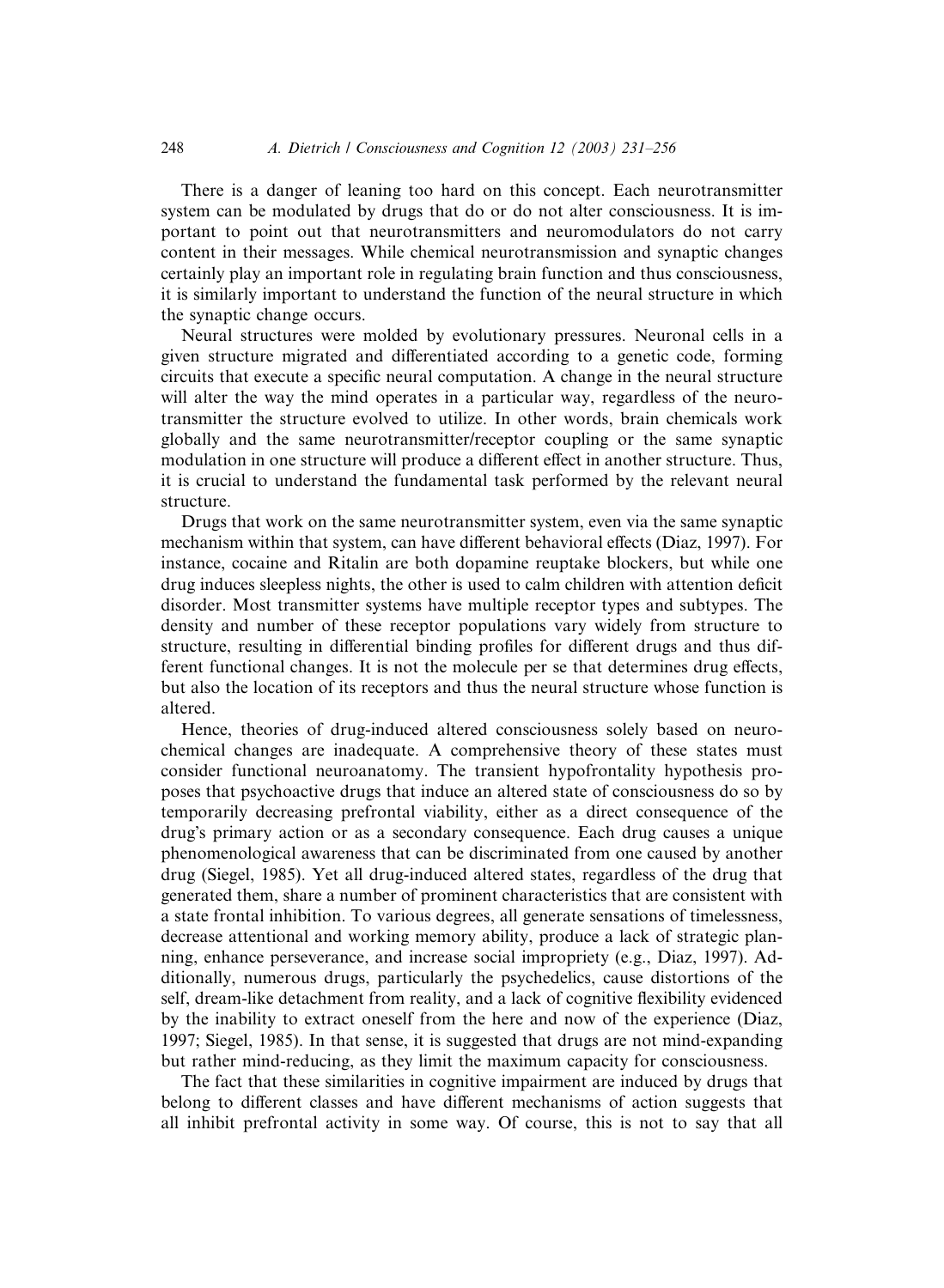psychoactive drugs deregulate prefrontal activity.For instance, psychoactive drugs such as Prozac or Ritalin do not alter prefrontal-dependent higher cognitive functions (Diaz, 1997). However, these drugs also do not induce an altered state of consciousness.Unlike non-chemical induced altered states, drugs may also cause excessive neural activity. Depending on the affected region, this should result in phenomenological addition.Thus, the unique phenomenological state that is induced by a particular drug might be the result of the drug's primary effect on a particular neurotransmitter system as well as the downregulation of a particular set of prefrontal circuits.For instance, fMRI studies of marijuana users show excessive activity in the medial forebrain bundle and other mesolimbic circuits, while showing a decrease in neural activity in the DL (Loeber & Yurgelun-Todd, 1999; Pistis, Porcu, Melis, Diana, & Gessa, 2001). Cocaine and ecstasy show similar neural profiles (Bolla, Cadet, & London, 1998; Hegadoren, Baker, & Bourin, 1999; Kalant, 2001). Whatever information is 'online' at the time is used by the residual capacity of the prefrontal cortex to enable an ontological reality.Consequently, it is suggested that the greater the differential between prefrontal and other brain activity, the more bizarre the experience.Given the distribution of individual neurotransmitter systems in the brain and the specificity of certain drugs to particular receptors, it is evident that some chemical substances produce a greater disparity and thus a more profound alteration to consciousness.

## 3. Concluding remarks

Relevant data and supportive evidence from psychology and neuroscience were reviewed in order to establish a theoretical basis for the transient hypofrontality hypothesis of altered states of consciousness.Although different behavioral methods are used to achieve different states, it is proposed that all altered states share a common neural mechanism; that is a transient decrease in prefrontal cortex activity. Furthermore, it is hypothesized that different induction methods target specific prefrontal circuits, removing their computation from the conscious experience.This distinct phenomenological subtraction accounts for the uniqueness of each altered state.

For each altered state, a behavioral technique induces neural changes that compromise the viability of the prefrontal cortex, and thus produce subtle changes in the content of consciousness.In meditation, hypnosis, and daydreaming, we make use of our ability to control attentional resources in order to eliminate extraneous information from being processed consciously.This intentional blockage permits specific prefrontal circuits to be run in 'safe mode.' While in meditation and hypnosis attention is redirected, daydreaming accomplishes this feat by reducing attentional ability. Likewise, REM sleep is a state of reduced environmental awareness with the concomitant inactivity in prefrontal regions, except that in this altered state the event is much more profound and induced involuntarily by a circadian rhythm. In longdistance running, the demands of the physical workload force the redistribution of neural resources in the brain.Given our limited information processing capacity, it is suggested that sports that do not require frontal-dependent cognition will disengage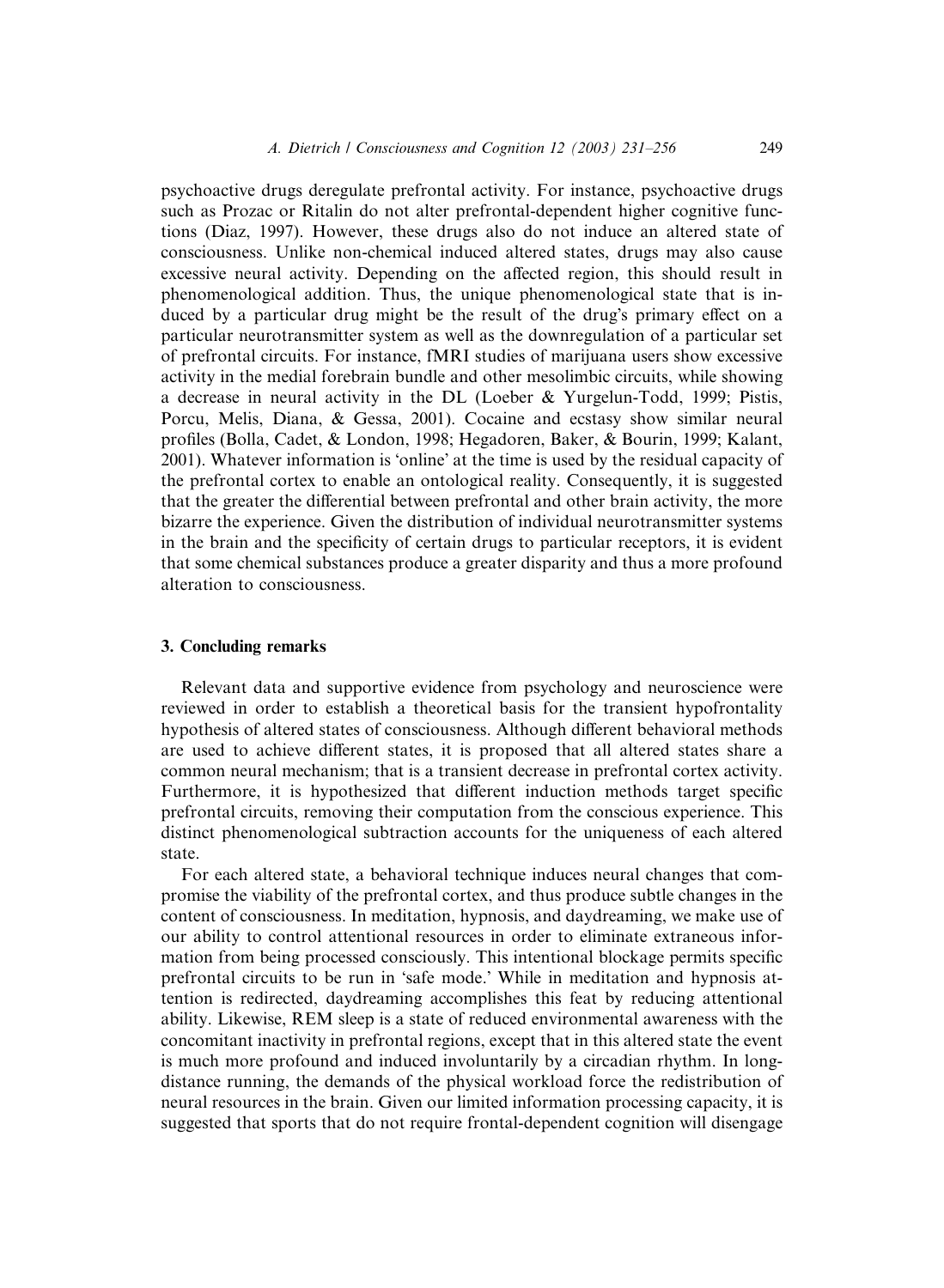the prefrontal cortex from on-going activities, making those sports more conducive to alter consciousness.Finally, evidence strongly suggests that the administration of drugs deactivates prefrontal regions.

The transient hypofrontality hypothesis attempts to unify the disparate literature on altered states of consciousness by proposing a common neural mechanism that can be subjected to vigorous assessment in the laboratory.The hypothesis is based on considerations of the functional neuroanatomy of the prefrontal cortex and offers a feasible alternative to neurochemical explanations.Unlike other theories, a state of diminished metabolism in prefrontal regions can account for a wide variety of well-documented psychological and neurological effects of altered states.It is hoped that the heuristic value of the hypothesis will stimulate research and will encourage researchers from diverse backgrounds to address testable hypotheses derived from it.

## Acknowledgments

I thank Thomas Burkholder, Bill McDaniel, Phil Sparling, and Tony Johnson for valuable suggestions and comments.I also thank Charles Selye for help with the figure.

#### References

- Anand, B. K., China, G., & Singh, B. (1961). Some aspects of electroencephalographic studies in yogies. Electroencephalogry and Clinical Neurophysiology, 13, 452–456.
- Ashby, G. F., Isen, A. M., & Turken, A. U. (1999). A neuropsychological theory of positive affect and its influence on cognition. Psychological Review, 106, 529–550.
- Atkinson, R. C., & Shiffrin, R. M. (1968). Human memory: A proposed system and its control processes. In K. W. Spence & J. T. Spence (Eds.), The psychology of learning and motivation: Advances in research and theory (Vol. 2, pp. 89-195). New York: Academic Press.
- Baars, B. J. (1989). A cognitive theory of consciousness. Cambridge: Cambridge University Press.
- Baars, B.J.(1995).Tutorial commentary: Surprisingly small subcortical structures are needed for the state of waking consciousness, while cortical projection areas seem to provide perceptual content of consciousness. Consciousness and Cognition, 4, 159–162.
- Baddeley, A. (1995). Working memory. In M. S. Gazzaniga (Ed.), *The cognitive neurosciences* (pp. 755–764). Cambridge, MA: MIT Press.
- Baddeley, A. (2000). The episodic buffer: A new component of working memory. Trends in Cognitive Sciences, 4, 417–423.
- Bahrke, M.S., & Morgan, W.P.(1978).Anxiety reduction following exercise and meditation. Cognitive Therapy and Research, 2, 323–334.
- Banquent, J. P. (1972). EEG and meditation. *Electroencephalogry and Clinical Neurophysi*ology, 33, 454.
- Barber, T. X. (1970). Who believes in hypnosis? *Psychology Today*, 4, 20–27.
- Baxter, L. R. (1990). Brain imaging as a tool in establishing a theory of brain pathology in obsessive-compulsive disorder. Journal of Clinical Psychiatry, 51(Suppl.), 22–25.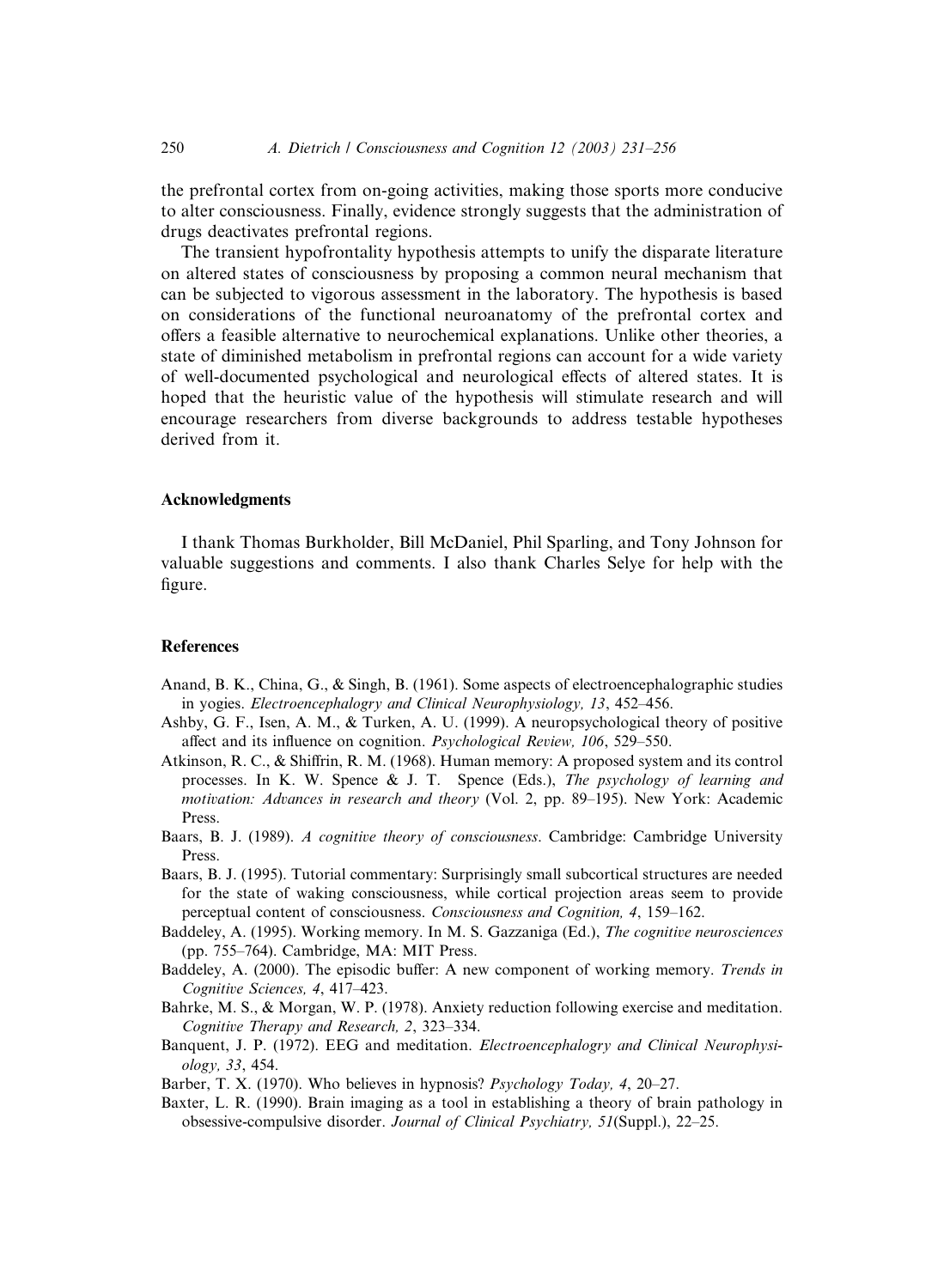- Baxter, L. R., Phelps, M. E., Mazziotta, J. C., Guze, B. H., Schwartz, J. M., & Selin, C. E. (1987).Local cerebral glucose metabolic rates in obsessive-compulsive disorder: A comparison with rates in unipolar depression and normal controls. Archives of General Psychiatry, 44, 211–218.
- Benson, H., Arns, P. A., & Hoffman, J. W. (1981). The relaxation response and hypnosis. International Journal of Clinical and Experimental Hypnosis, 29, 259–270.
- Benson, H., Mahlotra, M. S., Goldman, R. F., Jacobs, G. D., & Hopkins, P. J. (1990). Three case reports of the metabolic and electroencephalographic changes during advanced Buddhist meditation techniques. Behavioral Medicine, 16, 90–95.
- Bogen, J. E. (1995). On the neurophysiology of consciousness. I. An overview. Consciousness and Cognition, 4, 137–158.
- Bolla, K. I., Cadet, J. L., & London, E. D. (1998). The neuropsychiatry of cocaine abuse. Journal of Neuropsychiatry and Clinical Neuroscience, 10, 280–289.
- Brauer Boone, K. (1999). Neuropsychological assessment of executive functions. In B. L. Miller & J. L. Cummings (Eds.), The human frontal lobes: Functions and disorders (pp.  $247-$ 260). New York: Guilford Press.
- Braun, A. R., Balkin, T. J., Wesensten, N. J., Gwadry, F., Carson, R. E., Varga, M., Baldwin, P., Selbie, S., Belenky, G., & Herscovitch, P. (1997). Regional cerebral blood flow throughout the sleep–wake cycle. Brain, 120, 1173–1197.
- Brickner, R.M.(1936). The intellectual function of the frontal lobe: Studies based upon observation of a man after partial bilateral frontal lobotomy. New York: Macmillan.
- Broadbent, D. A. (1958). Perception and communication. New York: Pergamon.
- Cabeza, R., & Nyberg, L. (2000). Imaging cognition II: An empirical review of 275 PET and fMRI studies. Journal of Cognitive Neuroscience, 12, 1-47.
- Carrington, P.(1998). The book of meditation: The complete guide to modern meditation (revised ed.). New York: Element Books.
- Cerry, E. C. (1953). Some experiments on the recognition of speech, with one and two ears. Journal of Acoustic Society American, 25, 975–979.
- Corby, J. C., Roth, W. T., Zarcone, V. P., & Kopell, B. S. (1978). Psychophysiological correlates of the practice of Tantric Yoga meditation. Archives of General Psychiatry, 35, 571–577.
- Courtney, S. M., Petit, L., Haxby, J. V., & Ungerleider, L. G. (1998). The role of prefrontal cortex in working memory: Examining on the contents of consciousness. Philosophical Transactions of the Royal Society of London Series B: Biological Sciences, 353, 1819– 1828.
- Crawford, H. J., Gur, R. C., Skolnick, B., Gur, R. E., & Benson, D. M. (1993). Effects of hypnosis on regional blood flow during ischemic pain with and without suggested hypnotic analgesia. International Journal of Psychophysiology, 15, 181–195.
- Criado, J. M., de la Fuente, A., Heredia, M., Riolobos, A. S., & Yajeya, J. (1997). Electrophysiological study of prefrontal neurons of cats during a motor task. European Journal of Physiology, 434, 91–96.
- Crick, F. H. C. (1994). The astonishing hypothesis. New York: Scribner.
- Crick, F.H.C., & Koch, C.(1998).Consciousness and neuroscience. Cerebral Cortex, 8, 97– 107.
- Damasio, A. R. (1994). Descartes' error: Emotion, reason, and the human brain. New York: G.P. Putnam.
- Damasio, A. R. (1999). The feeling of what happens. New York: Hartcourt Brace.
- Damasio, A. R., Graboweski, T. J., Bechera, A., Damasio, H., Ponto, L. L. B., Parvizi, J., & Hichwa, R. D. (2000). Subcortical and cortical brain activity during the feeling of selfgenerated emotions. Nature Neuroscience, 3, 1049–1056.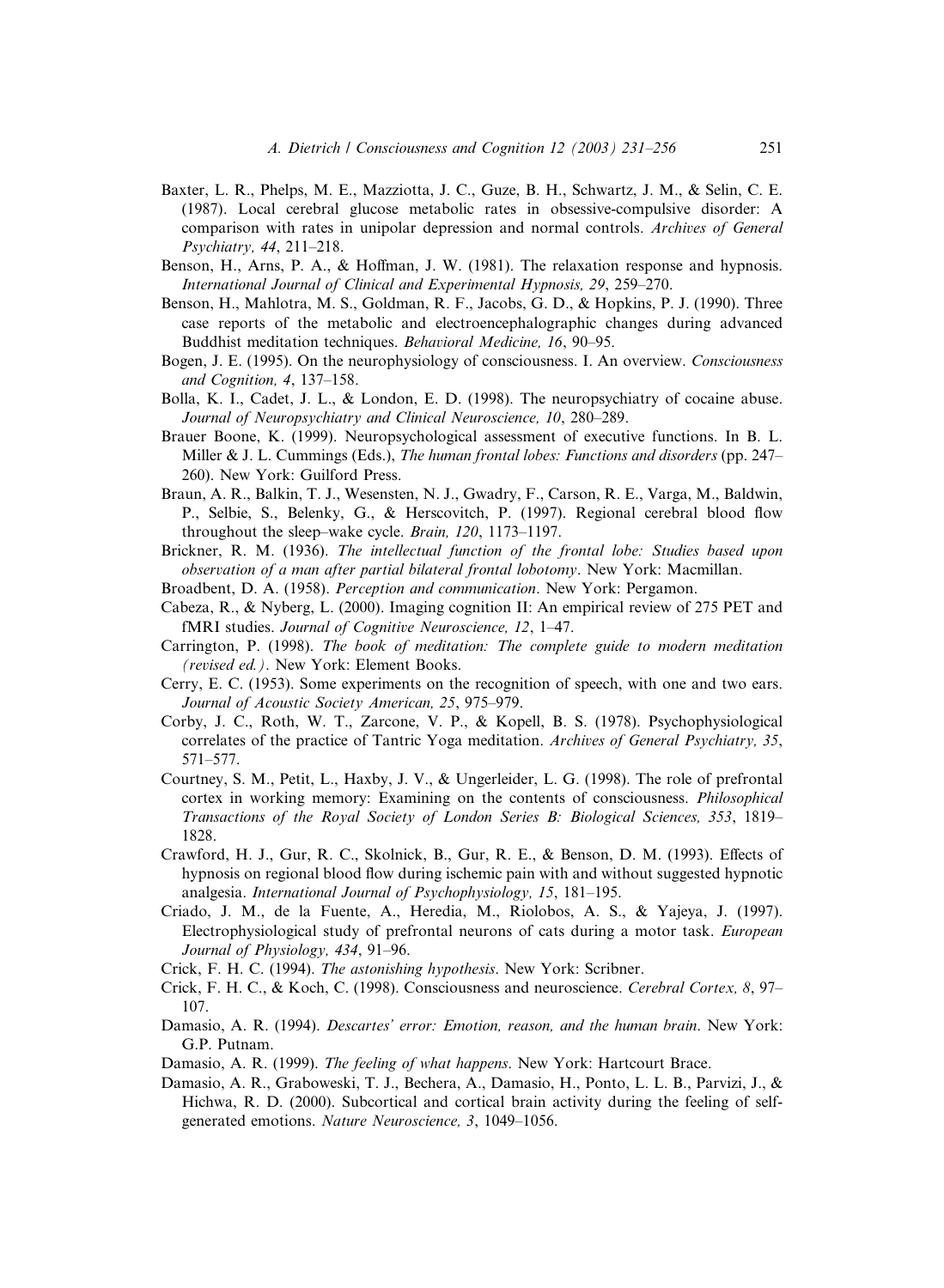- Dehaene, S., & Naccache, L. (2001). Towards a cognitive science of consciousness: Basic evidence and a workspace framework. Cognition, 79, 1–37.
- Diaz, J. (1997). How drugs influence behavior: A neurobehavioral approach. Upper Saddle River, NJ: Prentice-Hall.
- Dietrich, A. (in review). Exercise, mental health and neuroscience: A new hypothesis. Psychological Science.
- Dietrich, A., & Sparling, P. B. (in review). Endurance exercise selectively impairs prefrontaldependent cognition. Neuropsychologia.
- Dietrich, A., Taylor, J. T., & Passmore, C. E. (2001). AVP (4–8) improves concept learning in PFC-damaged but not hippocampal-damaged rats. Brain Research, 919, 41–47.
- Dixon, M., & Laurence, J. R. (1992). Hypnotic susceptibility and verbal automaticity: Automatic and strategic processing differences in the Stroop color-naming task. Journal of Abnormal Psychology, 101, 344–347.
- Duncan, J., & Owen, A. M. (2000). Common regions of the human frontal lobe recruited by diverse cognitive demands. Trends in Neuroscience, 23, 475-483.
- Farrell, P. A., Gustafson, A. B., Morgan, W. P., & Pert, C. B. (1987). Enkephalins, catecholamines, and psychological mood alterations: Effects of prolonged exercise. Medicine and Science in Sports and Exercise, 19, 347–353.
- Faymonville, M. E., Laureys, S., Degueldre, C., Del Fiore, G., Luxen, A., Frank, G., Lamy, M., & Maquet, P. (2000). Neural mechanisms of antinocioceptive effects of hypnosis. Anesthesiology, 92, 1257–1267.
- Frith, C.D., & Dolan, R. (1996). The role of the prefrontal cortex in higher cognitive functions. Cognitive Brain Research, 5, 175–181.
- Frith, C.D., & Frith, U. (2001). Cognitive psychology—interacting minds—a biological basis. Science, 286, 1692–1695.
- Fuster, J. M. (1995). Temporal processing—Structure and function of the human prefrontal cortex. Annals of the New York Academy of Sciences, 769, 173–181.
- Fuster, J. M. (2000). Executive frontal functions. Experimental Brain Research, 133, 66– 70.
- Gazzaniga, S. M., Ivry, R. B., & Mangun, G. R. (1998). Cognitive neuroscience. New York: W.W. Norton.
- Gilbert, P. F. C. (2001). An outline of brain function. Cognitive Brain Research, 12, 61– 74.
- Glenister, D.(1996).Exercise and mental health: A review. Journal of the Royal Society of Health, 116, 7–13.
- Gold, S. R., Gold, R. G., & Milner, J. S. (1987). Daydreaming and mental health. *Imagination* Cognition and Personality, 6, 67–73.
- Goldman-Rakic, P. S. (1992). Working memory and the mind. Scientific American, 261, 111– 117.
- Ground, M., Pawlik, G., Walter, H., Lesch, O. M., & Heiss, W.-D. (1995). Hypnotic cataplexy-induced changes of regional cerebral glucose metabolism. Psychiatry Research: Neuroimaging, 61, 173–179.
- Gruzelier, J. H. (2000). Redefining hypnosis: Theory, methods and integration. Contemporary Hypnosis, 17, 51–70.
- Hardcastle, V. G. (1999). The myth of pain. Cambridge, MA: MIT Press.
- Hartman, E. (1966). The psychophysiology of free will. In R. Lowenstein, L. Newman, & A. Solnit (Eds.), Psychoanalysis: A general psychology. New York: International University Press.
- Hebb, D. O. (1939). Intelligence in man after large removal of cerebral tissue: Report of four left frontal lobe cases. Journal of General Psychology, 21, 73–87.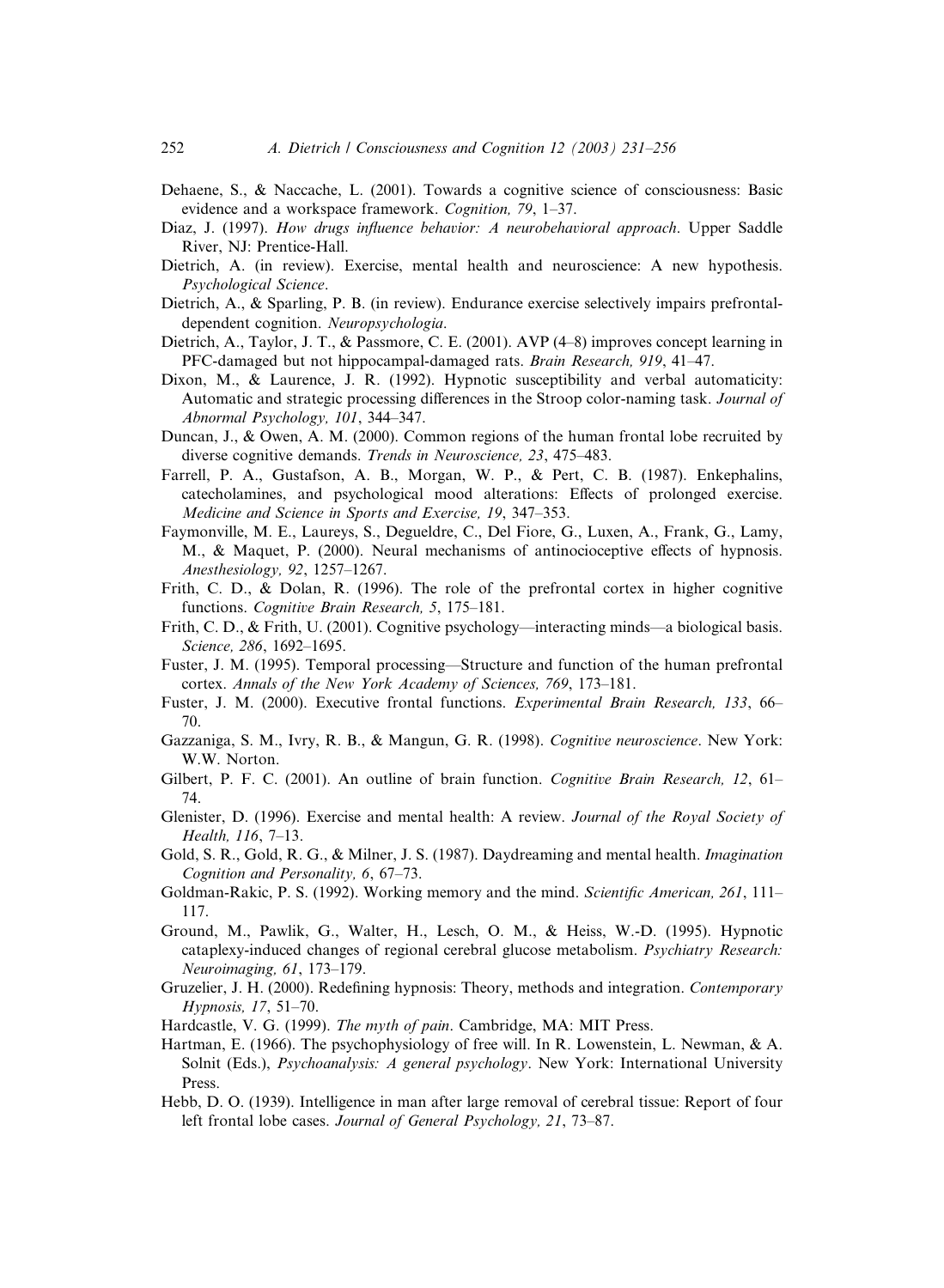- Hegadoren, K.M., Baker, G.B., & Bourin, M.(1999).3,4-Methylenedioxy analogues of amphetamine: Defining the risks to humans. Neuroscience and Biobehavioral Reviews, 23, 539–553.
- Herzog, H., Lele, V. R., Kuwert, T., Langen, K.-J., Kops, E. R., & Feinendengen, L. E. (1990).Changed pattern of regional glucose metabolism during yoga meditative relaxation. Neuropsychobiology, 23, 182–187.
- Hilgard, E. R. (1980). Consciousness in contemporary psychology. Annual Review of Psychology, 31, 1–26.
- Hobson, J. A. (1988). The dreaming brain. New York: Basic Books.
- Hobson, J. A. (2001). The dream drugstore. Cambridge, MA: MIT Press.
- Hobson, J. A., & McCarley, R. (1977). The brain as a dream-state generator: An activationsynthesis hypothesis of the dream process. American Journal of Psychiatry, 134, 1335–1348.
- Hobson, J. A., Pace-Schott, E. F., & Stickhold, R. (2000). Dreaming and the brain: Toward a cognitive neuroscience of conscious states. Behavioural and Brain Sciences, 23, 793–866.
- Hoffman, P. (1997). The endorphin hypothesis. In W. P. Morgan (Ed.), *Physical activity &* mental health (pp. 161–177). Washington: Taylor & Francis.
- Houde, O., & Joyes, C. (1995). Logicomathematical development, prefrontal cortex, and inhibition—An example of categorization. Revue De Neuropsychologie, 5, 281–307.
- Ide, K., & Secher, N. H. (2000). Cerebral blood flow and metabolism during exercise. *Progress* in Neurobiology, 61, 397–414.
- Jevning, R., Wallace, R. K., & Beidebach, M. (1992). The physiology of meditation: A review. A wakeful hypometabolic integrated response. Neuroscience and Biobehavioral Reviews, 16, 415–424.
- Kaiser, J., Barker, R., Haenschel, C., Baldeweg, T., & Gruzelier, J. H. (1997). Hypnosis and event-related potential correlates of error processing in a Stroop-type paradigm: A test of the frontal hypothesis. International Journal of Psychophysiology, 27, 215–222.
- Kalant, H. (2001). The pharmacology and toxicology of "ecstasy" (MDMA) and related drugs. Canadian Medical Association Journal, 165, 917–928.
- Kallio, A., Revonsuo, A., Hämäläinen, H., Markela, J., & Gruzelier, J. (2001). Anterior brain functions and hypnosis: A test of the frontal hypothesis. International Journal of Clinical and Experimental Hypnosis, 49, 95–108.
- Keenan, J. P., Wheeler, M. A., Gallup, G. G., & Pascual-Leone, A. (2000). Self-recognition and the right prefrontal cortex. Trends in Cognitive Sciences, 4, 338–344.
- Kihlstrom, J. F. (1985). Hypnosis. Annual Review of Psychology, 36, 385-418.
- Kirsch, I., & Lynn, S. J. (1998). Social-cognitive alternatives to dissociation theories of hypnotic involuntariness. Review of General Psychology, 2, 66–80.
- Knight, R. T., & Grabowecky, M. (1999). Prefrontal cortex, time, and consciousness. In M. S. Gazzaniga (Ed.), The cognitive neurosciences (2nd ed., pp. 1319–1337). Cambridge, MA: MIT Press.
- Kolb, B. (1984). Functions of the prefrontal cortex in the rat: A comparative view. Brain Research Review, 8, 65–98.
- Kubitz, K. A., & Pothakos, K. (1997). Does aerobic exercise decrease brain activation? Journal of Sport & Exercise Psychology, 19, 291–301.
- LaBerge, S. (1985). *Lucid dreaming*. Los Angels: Jeremy P. Tarcher.
- Lazar, S. W., Bush, G., Gollub, R. L., Fricchione, G. L., Khalsa, G., & Benson, H. (2000). Functional brain mapping of the relaxation response and meditation. NeuroReport, 11, 1581–1585.
- LeDoux, J. (1996). The emotional brain. New York: Touchstone.
- Lhermitte, F.(1983).''Utilization behaviour'' and its relation to lesions of the frontal lobes. Brain, 106, 237–255.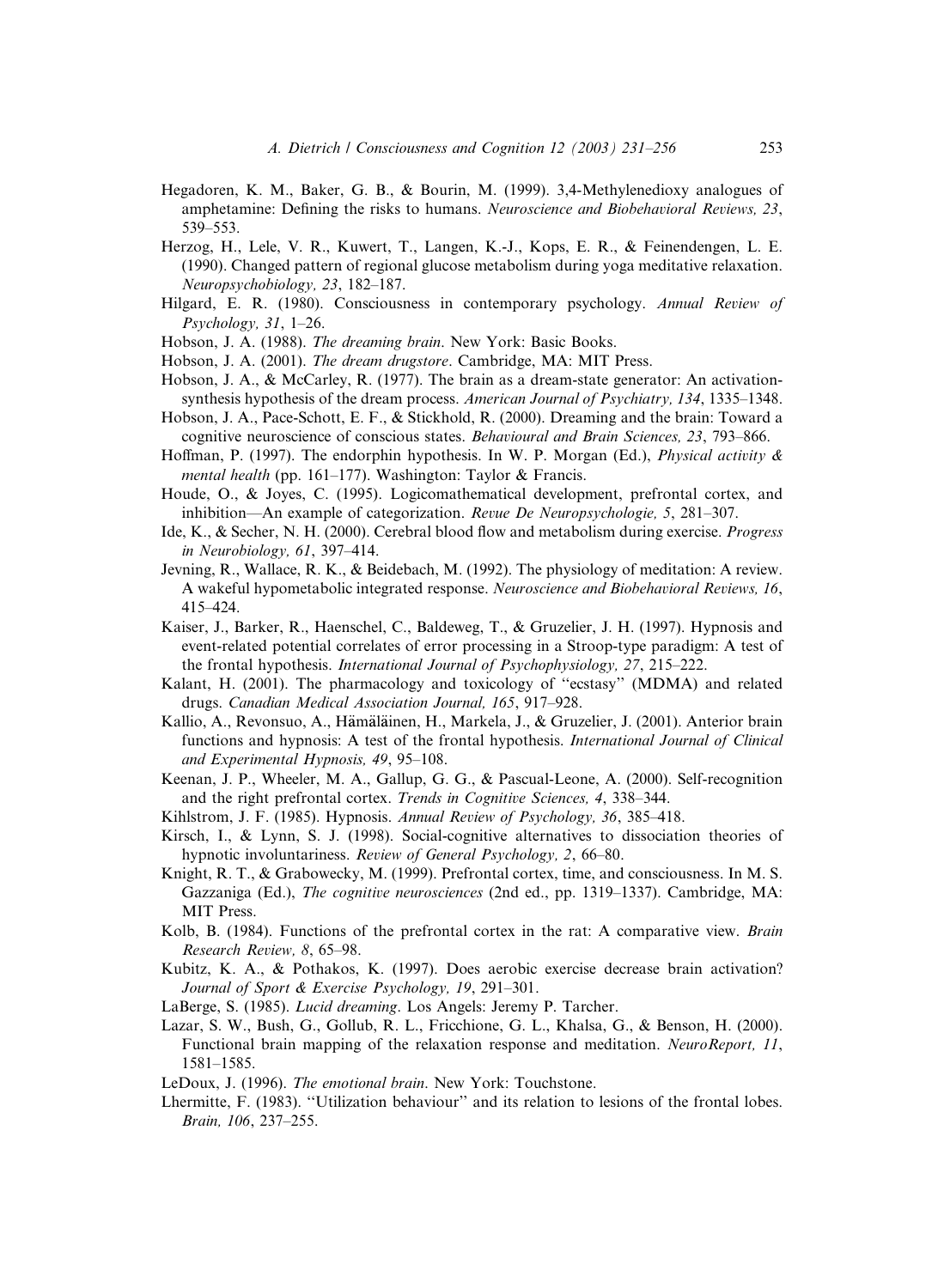- Lhermitte, F., Pillon, B., & Serdaru, M. (1986). Human autonomy and the frontal lobes. Part I: Imitation and utilization behavior: A neuropsychological study of 75 patients. Annals of Neurology, 19, 326–334.
- Llinás, R. R., & Paré, D. (1991). Of dreaming and wakefulness. Neuroscience, 44, 521–535.
- Loeber, R. T., & Yurgelun-Todd, D. A. (1999). Human neuroimaging of acute and chronic marijuana use: Implications for frontocerebellar dysfunction. Human Psychopharmacology, 14, 291–304.
- Lou, H. C., Kjaer, T. W., Friberg, L., Wildschiodts, G., Holm, S. & Nowak, M. (1999). A  $15O-H<sub>2</sub>O$  PET study of meditation and the resting state of normal consciousness. *Human* Brain Mapping, 7, 98–105.
- Mandell, A. J. (1981). The second wind. In M. H. Sacks & M. L. Sachs (Eds.), *Psychology of* running (pp. 221–223). Champaign, IL: Human Kinetics.
- Maquet, P., Peters, J. M., Aerts, J., Delfiore, G., Degueldre, C., Luxen, A., & Franck, G. (1996).Functional neuroanatomy of human rapid-eye-movement sleep and dreaming. Nature, 383, 163–166.
- Maquet, P., Faymonville, M. E., Degueldre, C., Delfiore, G., Frank, G., Luxen, A., & Lamy, M. (1999). Functional neuroanatomy of hypnotic state. *Biological Psychiatry*, 45, 327–333.
- Markowitsch, H. J. (1995). Cerebral bases of consciousness: A historical view. Neuropsychologia, 33, 1181–1192.
- Mayberg, H.S.(1997).Limbic-cortical dysregulation: A proposed model of depression. Journal of Neuropsychiatry and Clinical Neuroscience, 9, 471–481.
- Mishkin, M., Malamut, B., & Bachevalier, J. (1984). Memory and habit: Two neural systems. In G. Lynch, J. J. McGaugh, & N. M. Weinberger (Eds.), Neurobiology of learning and memory (pp.  $66-77$ ). New York: Guilford Press.
- Newberg, A. B., Alavi, A., Baime, M., Pourdehnad, M., Santanna, J., & d'Aquili, E. G. (2001).The measurement of regional cerebral blood flow during the cognitive task of meditation: A preliminary SECT study. Psychiatry Research Neuroimaging Section, 106, 113–122.
- Nofzinger, E. A., Mintun, M. A., Wiseman, M. B., Kupfer, D. J., & Moore, R. Y. (1997). Forebrain activation in REM sleep: An FDG PET study. Brain Research, 770, 192–201.
- Nordby, H., Hugdahl, K., Jasiukaitis, P., & Spiegel, D. (1999). Effects of hypnotizability on performance of a Stroop task and event-related potential. Perceptual and Motor Skills, 88, 819–830.
- Norman, D. A., & Shallice, T. (1986). Attention to action: Willed and automatic control of behavior. In R. S. Davidson, G. E. Schwartz, & D. Shapiro (Eds.), Consciousness and selfregulation (pp. 1–18). New York: Plenum.
- Orne, M. T. (1959). The nature of hypnosis: Artifact and essence. Journal of Abnormal and Social Psychology, 58, 277–299.
- Pargman, D., & Baker, M. (1980). Running high: Enkephalin indicted. *Journal of Drug Issues*, 10, 341–349.
- Petrides, M., & Pandya, D. N. (1999). Dorsolateral prefrontal cortex: Comparative cytoarchitectonic analysis in the human and the macaque brain. European Journal of Neuroscience, 11, 1011–1036.
- Pinker, S. (1999). How the mind works. New York: W.W. Norton.
- Pistis, M., Porcu, G., Melis, M., Diana, M., & Gessa, G. L. (2001). Effects of cannabinoids on prefrontal neuronal responses to ventral tegmental area stimulation. European Journal of Neuroscience, 14, 96–102.
- Plotnick, A. B., Payne, P. A., & O'Grady, D. J. (1991). Correlates of hypnotizability in children—Absorption, vividness of imagery, fantasy play, and social desirability. American Journal of Clinical Hypnosis, 34, 51–58.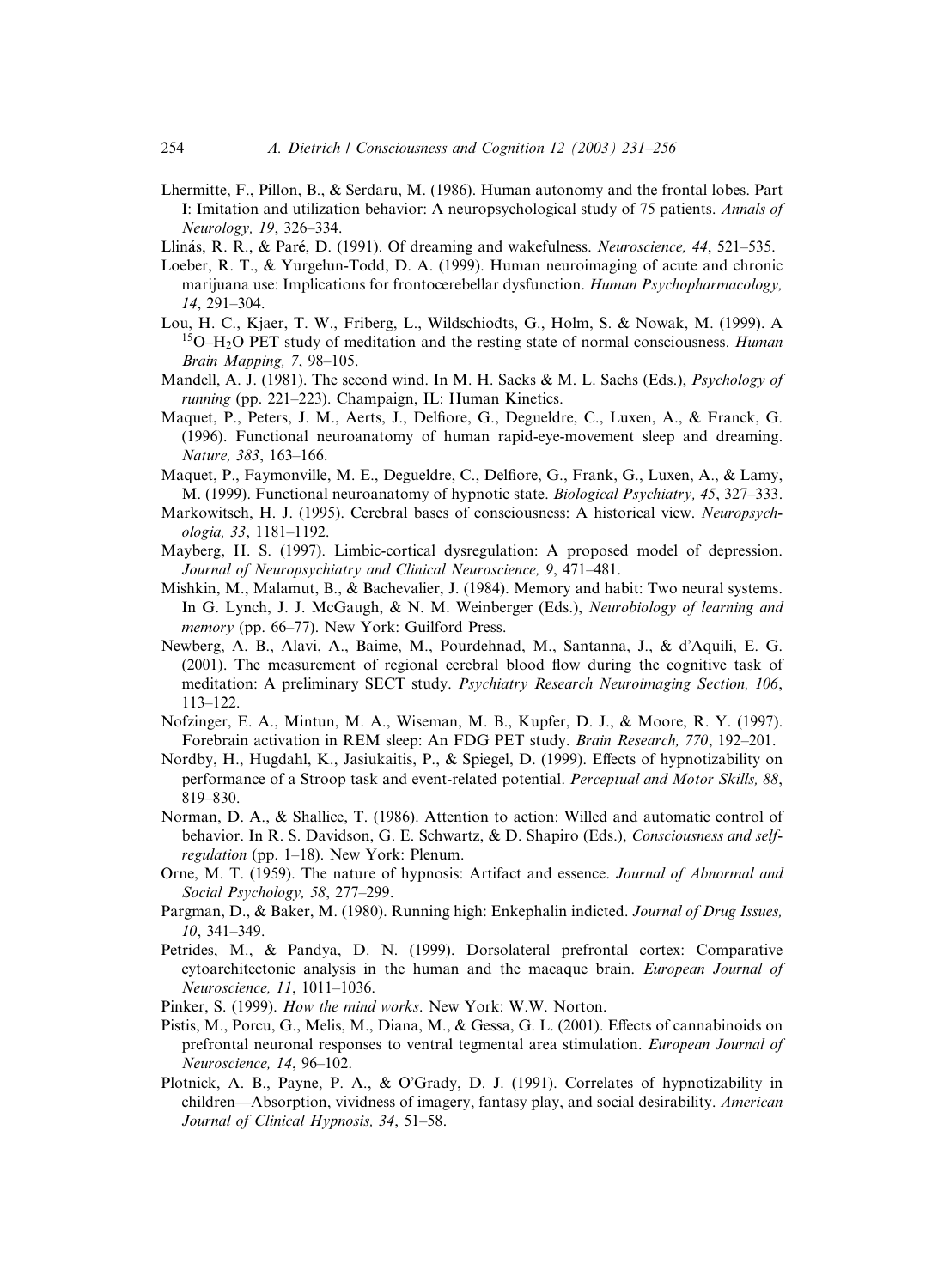- Pollen, D. (1999). On the neural correlate of visual perception. *Cerebral Cortex*, 9, 4–19.
- Posner, M. (1994). Attention: The mechanism of consciousness. Proceedings of the National Academy of Sciences, 91, 7398–7403.
- Povinelli, D. J., & Preuss, T. M. (1995). Theory of mind: Evolutionary history of a cognitive specialization. Trends in Neuroscience, 18, 418-424.
- Rainville, P., Hofbauer, R. K., Paus, T., Duncan, G. H., Bushnell, M. C., & Price, D. D. (1999). Cerebral mechanisms of hypnotic induction and suggestion. *Journal of Cognitive* Neuroscience, 11, 110–125.
- Ray, W.J., & Faith, M.(1995).Dissociate experiences in a college age population: Follow-up with 1190 subjects. Personality and Individual Differences, 18, 223-230.
- Rechtschaffen, A. (1978). The single-mindedness and isolation of dreams. Sleep, 1, 97– 109.
- Ruben, R. T., & Harris, G. J. (1999). Obsessive-compulsive disorders and the frontal lobes. In B. L. Miller & J. L. Cummings (Eds.), The human frontal lobes: Functions and disorders (pp. 247–260). New York: Guilford Press.
- Rylander, G. (1948). Personality analysis before and after frontal lobotomy. Research Publication—Association for Research in Nervous and Mental Disease, 27, 691–705.
- Salmon, P. (2001). Effects of physical exercise on anxiety, depression, and sensitivity to stress: A unifying theory. Clinical Psychological Review, 21, 33–61.
- Sarter, M., Givens, B., & Bruno, J. P. (2001). The cognitive neuroscience of sustained attention: Where top-down meets bottom-up. Brain Research Reviews, 35, 146–160.
- Scully, D., Kremer, J., Meade, M. M., Graham, R., & Dudgeon, K. (1998). Physical exercise and psychological well being: A critical review. British Journal of Sports Medicine, 32, 111-120.
- Shallice, T., & Burgess, W. (1991). Deficits in strategy application following frontal lobe damage in man. Brain, 114, 727–741.
- Sheehan, P. W., Donovan, P., & MacLeod, C. M. (1988). Strategy manipulation and the Stroop effect in hypnosis. Journal of Abnormal Psychology, 97, 455–460.
- Siegel, R. K. (1985). LSD hallucination: From ergot to electric Kool-Aid. Journal of Psychoactive Drugs, 17, 247–256.
- Singer, J. L. (1975). Navigating the stream of consciousness: Research in daydreaming and related inner experiences. American Psychologist, 30, 727–738.
- Singer, J.L.(1978).Experimental studies of daydreaming and the stream of thought.In K.S. Pope & J. L. Singer (Eds.), The stream of consciousness: Scientific investigations into the flow of human experience (pp. 209–227). New York: Plenum.
- Singer, J., & Pope, K. S. (1981). Daydreaming and imagery skills as predisposing capacities for self-hypnosis. International Journal of Clinical and Experimental Hypnosis, 29, 271–281.
- Spanos, N. P. (1994). Multiple identity enactment and multiple personality disorder: A sociocognitive perspective. Psychological Bulletin, 116, 143–165.
- Starkstein, S.E., & Robinson, R.G.(1999).Depression and frontal lobe disorders.In B.L. Miller & J. L. Cummings (Eds.), The human frontal lobes: Functions and disorders (pp. 247– 260). New York: Guilford Press.
- Stone, V. E., Baron-Cohen, S., & Knight, R. T. (1998). Frontal lobe contributions to the theory of mind. Journal of Cognitive Neuroscience, 10, 640–656.
- Tart, C. T. (1979). Measuring the depth of an altered state of consciousness, with particular reference to self-report scales of hypnotic depth. In E. Fromm & R. E. Shor (Eds.), Hypnosis: Developments in research and new perspectives (2nd ed.). New York: Aldine.
- Taylor, J.G.(2001).The central role of the parietal lobes in consciousness. Consciousness and Cognition, 10, 379–417.
- Vertosick, F. T. (2000). Why we hurt: A natural history of pain. San Diego: Hartcourt Brace.